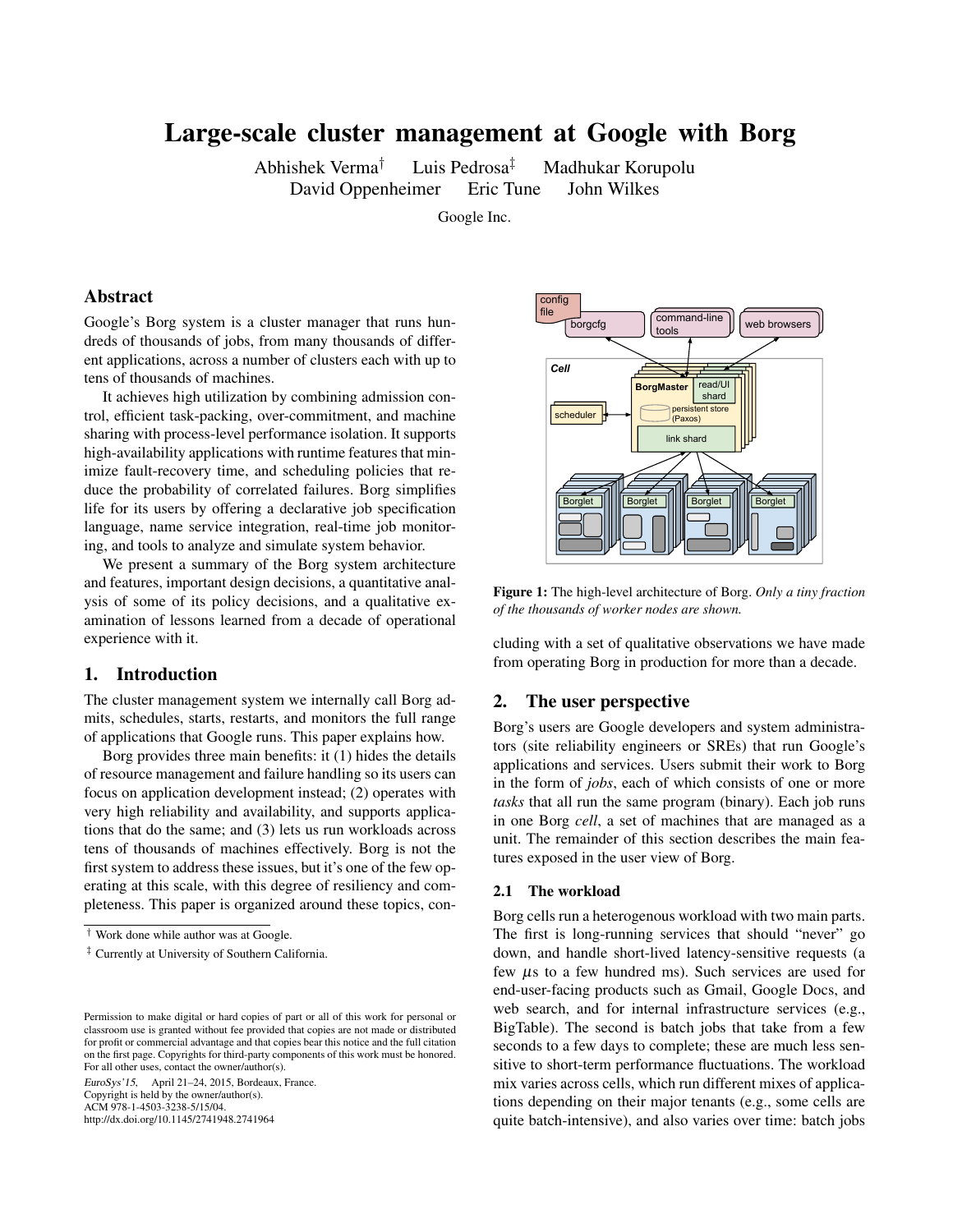come and go, and many end-user-facing service jobs see a diurnal usage pattern. Borg is required to handle all these cases equally well.

A representative Borg workload can be found in a publiclyavailable month-long trace from May 2011 [80], which has been extensively analyzed (e.g., [68] and [1, 26, 27, 57]).

Many application frameworks have been built on top of Borg over the last few years, including our internal MapReduce system [23], FlumeJava [18], Millwheel [3], and Pregel [59]. Most of these have a controller that submits a master job and one or more worker jobs; the first two play a similar role to YARN's application manager [76]. Our distributed storage systems such as GFS [34] and its successor CFS, Bigtable [19], and Megastore [8] all run on Borg.

For this paper, we classify higher-priority Borg jobs as "production" (prod) ones, and the rest as "non-production" (non-prod). Most long-running server jobs are prod; most batch jobs are non-prod. In a representative cell, prod jobs are allocated about 70% of the total CPU resources and represent about 60% of the total CPU usage; they are allocated about 55% of the total memory and represent about 85% of the total memory usage. The discrepancies between allocation and usage will prove important in §5.5.

#### 2.2 Clusters and cells

The machines in a cell belong to a single *cluster*, defined by the high-performance datacenter-scale network fabric that connects them. A cluster lives inside a single datacenter building, and a collection of buildings makes up a site.<sup>1</sup> A cluster usually hosts one large cell and may have a few smaller-scale test or special-purpose cells. We assiduously avoid any single point of failure.

Our median cell size is about 10 k machines after excluding test cells; some are much larger. The machines in a cell are heterogeneous in many dimensions: sizes (CPU, RAM, disk, network), processor type, performance, and capabilities such as an external IP address or flash storage. Borg isolates users from most of these differences by determining where in a cell to run tasks, allocating their resources, installing their programs and other dependencies, monitoring their health, and restarting them if they fail.

## 2.3 Jobs and tasks

A Borg job's properties include its name, owner, and the number of tasks it has. Jobs can have *constraints* to force its tasks to run on machines with particular *attributes* such as processor architecture, OS version, or an external IP address. Constraints can be hard or soft; the latter act like preferences rather than requirements. The start of a job can be deferred until a prior one finishes. A job runs in just one cell.

Each task maps to a set of Linux processes running in a container on a machine [62]. The vast majority of the Borg workload does not run inside virtual machines (VMs),

because we don't want to pay the cost of virtualization. Also, the system was designed at a time when we had a considerable investment in processors with no virtualization support in hardware.

A task has properties too, such as its resource requirements and the task's index within the job. Most task properties are the same across all tasks in a job, but can be overridden – e.g., to provide task-specific command-line flags. Each resource dimension (CPU cores, RAM, disk space, disk access rate, TCP ports,<sup>2</sup> etc.) is specified independently at fine granularity; we don't impose fixed-sized buckets or slots (§5.4). Borg programs are statically linked to reduce dependencies on their runtime environment, and structured as *packages* of binaries and data files, whose installation is orchestrated by Borg.

Users operate on jobs by issuing remote procedure calls (RPCs) to Borg, most commonly from a command-line tool, other Borg jobs, or our monitoring systems (§2.6). Most job descriptions are written in the declarative configuration language BCL. This is a variant of GCL [12], which generates protobuf files [67], extended with some Borg-specific keywords. GCL provides lambda functions to allow calculations, and these are used by applications to adjust their configurations to their environment; tens of thousands of BCL files are over 1 k lines long, and we have accumulated tens of millions of lines of BCL. Borg job configurations have similarities to Aurora configuration files [6].

Figure 2 illustrates the states that jobs and tasks go through during their lifetime.



Figure 2: The state diagram for both jobs and tasks. *Users can trigger* submit*,* kill*, and* update *transitions.*

A user can change the properties of some or all of the tasks in a running job by pushing a new job configuration to Borg, and then instructing Borg to *update* the tasks to the new specification. This acts as a lightweight, non-atomic transaction that can easily be undone until it is closed (committed). Updates are generally done in a rolling fashion, and a limit can be imposed on the number of task disruptions

<sup>&</sup>lt;sup>1</sup> There are a few exceptions for each of these relationships.

<sup>2</sup> Borg manages the available ports on a machine and allocates them to tasks.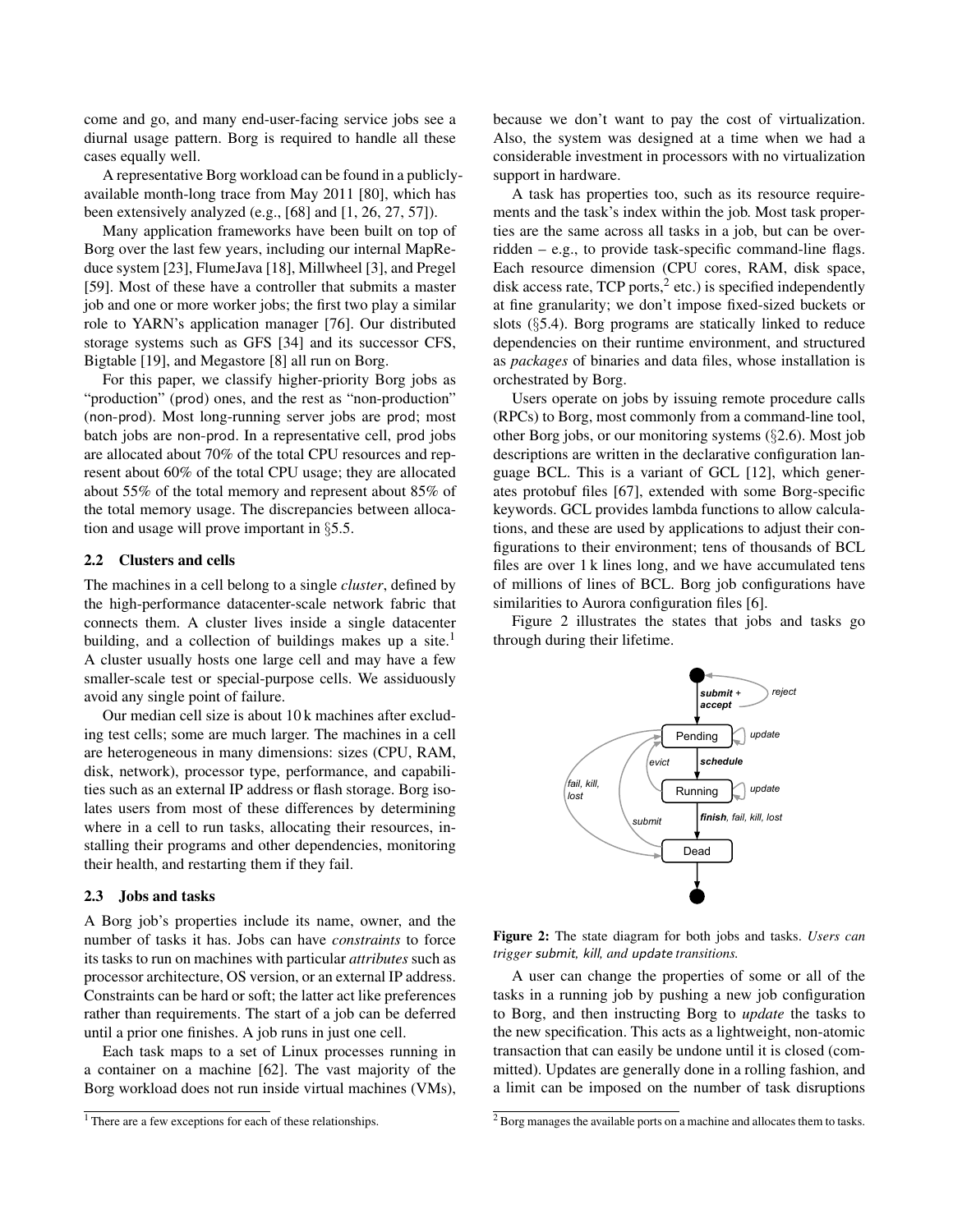(reschedules or preemptions) an update causes; any changes that would cause more disruptions are skipped.

Some task updates (e.g., pushing a new binary) will always require the task to be restarted; some (e.g., increasing resource requirements or changing constraints) might make the task no longer fit on the machine, and cause it to be stopped and rescheduled; and some (e.g., changing priority) can always be done without restarting or moving the task.

Tasks can ask to be notified via a Unix SIGTERM signal before they are preempted by a SIGKILL, so they have time to clean up, save state, finish any currently-executing requests, and decline new ones. The actual notice may be less if the preemptor sets a delay bound. In practice, a notice is delivered about 80% of the time.

## 2.4 Allocs

A Borg *alloc* (short for allocation) is a reserved set of resources on a machine in which one or more tasks can be run; the resources remain assigned whether or not they are used. Allocs can be used to set resources aside for future tasks, to retain resources between stopping a task and starting it again, and to gather tasks from different jobs onto the same machine – e.g., a web server instance and an associated logsaver task that copies the server's URL logs from the local disk to a distributed file system. The resources of an alloc are treated in a similar way to the resources of a machine; multiple tasks running inside one share its resources. If an alloc must be relocated to another machine, its tasks are rescheduled with it.

An *alloc set* is like a job: it is a group of allocs that reserve resources on multiple machines. Once an alloc set has been created, one or more jobs can be submitted to run in it. For brevity, we will generally use "task" to refer to an alloc or a top-level task (one outside an alloc) and "job" to refer to a job or alloc set.

#### 2.5 Priority, quota, and admission control

What happens when more work shows up than can be accommodated? Our solutions for this are priority and quota.

Every job has a *priority*, a small positive integer. A highpriority task can obtain resources at the expense of a lowerpriority one, even if that involves preempting (killing) the latter. Borg defines non-overlapping *priority bands* for different uses, including (in decreasing-priority order): monitoring, production, batch, and best effort (also known as testing or free). For this paper, prod jobs are the ones in the monitoring and production bands.

Although a preempted task will often be rescheduled elsewhere in the cell, preemption cascades could occur if a high-priority task bumped out a slightly lower-priority one, which bumped out another slightly-lower priority task, and so on. To eliminate most of this, we disallow tasks in the production priority band to preempt one another. Finegrained priorities are still useful in other circumstances –

e.g., MapReduce master tasks run at a slightly higher priority than the workers they control, to improve their reliability.

Priority expresses relative importance for jobs that are running or waiting to run in a cell. *Quota* is used to decide which jobs to *admit* for scheduling. Quota is expressed as a vector of resource quantities (CPU, RAM, disk, etc.) at a given priority, for a period of time (typically months). The quantities specify the maximum amount of resources that a user's job requests can ask for at a time (e.g., "20 TiB of RAM at prod priority from now until the end of July in cell xx"). Quota-checking is part of admission control, not scheduling: jobs with insufficient quota are immediately rejected upon submission.

Higher-priority quota costs more than quota at lowerpriority. Production-priority quota is limited to the actual resources available in the cell, so that a user who submits a production-priority job that fits in their quota can expect it to run, modulo fragmentation and constraints. Even though we encourage users to purchase no more quota than they need, many users overbuy because it insulates them against future shortages when their application's user base grows. We respond to this by over-selling quota at lower-priority levels: every user has infinite quota at priority zero, although this is frequently hard to exercise because resources are oversubscribed. A low-priority job may be admitted but remain pending (unscheduled) due to insufficient resources.

Quota allocation is handled outside of Borg, and is intimately tied to our physical capacity planning, whose results are reflected in the price and availability of quota in different datacenters. User jobs are admitted only if they have sufficient quota at the required priority. The use of quota reduces the need for policies like Dominant Resource Fairness (DRF) [29, 35, 36, 66].

Borg has a capability system that gives special privileges to some users; for example, allowing administrators to delete or modify any job in the cell, or allowing a user to access restricted kernel features or Borg behaviors such as disabling resource estimation (§5.5) on their jobs.

### 2.6 Naming and monitoring

It's not enough to create and place tasks: a service's clients and other systems need to be able to find them, even after they are relocated to a new machine. To enable this, Borg creates a stable "Borg name service" (BNS) name for each task that includes the cell name, job name, and task number. Borg writes the task's hostname and port into a consistent, highly-available file in Chubby [14] with this name, which is used by our RPC system to find the task endpoint. The BNS name also forms the basis of the task's DNS name, so the fiftieth task in job jfoo owned by user ubar in cell cc would be reachable via 50.jfoo.ubar.cc.borg.google.com. Borg also writes job size and task health information into Chubby whenever it changes, so load balancers can see where to route requests to.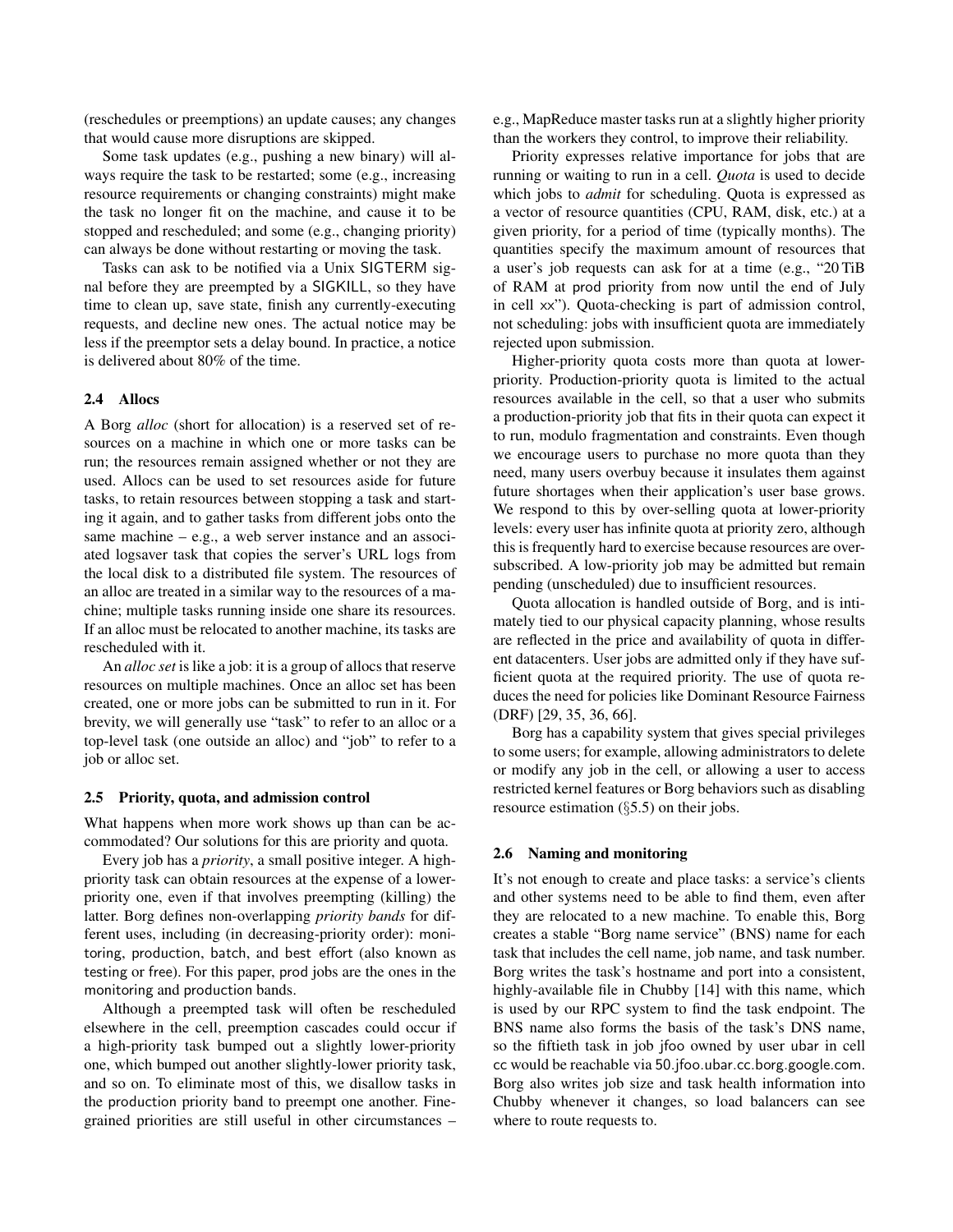Almost every task run under Borg contains a built-in HTTP server that publishes information about the health of the task and thousands of performance metrics (e.g., RPC latencies). Borg monitors the health-check URL and restarts tasks that do not respond promptly or return an HTTP error code. Other data is tracked by monitoring tools for dashboards and alerts on service level objective (SLO) violations.

A service called Sigma provides a web-based user interface (UI) through which a user can examine the state of all their jobs, a particular cell, or drill down to individual jobs and tasks to examine their resource behavior, detailed logs, execution history, and eventual fate. Our applications generate voluminous logs; these are automatically rotated to avoid running out of disk space, and preserved for a while after the task's exit to assist with debugging. If a job is not running Borg provides a "why pending?" annotation, together with guidance on how to modify the job's resource requests to better fit the cell. We publish guidelines for "conforming" resource shapes that are likely to schedule easily.

Borg records all job submissions and task events, as well as detailed per-task resource usage information in Infrastore, a scalable read-only data store with an interactive SQL-like interface via Dremel [61]. This data is used for usage-based charging, debugging job and system failures, and long-term capacity planning. It also provided the data for the Google cluster workload trace [80].

All of these features help users to understand and debug the behavior of Borg and their jobs, and help our SREs manage a few tens of thousands of machines per person.

## 3. Borg architecture

A Borg cell consists of a set of machines, a logically centralized controller called the Borgmaster, and an agent process called the Borglet that runs on each machine in a cell (see Figure 1). All components of Borg are written in C++.

#### 3.1 Borgmaster

Each cell's Borgmaster consists of two processes: the main Borgmaster process and a separate scheduler (§3.2). The main Borgmaster process handles client RPCs that either mutate state (e.g., create job) or provide read-only access to data (e.g., lookup job). It also manages state machines for all of the objects in the system (machines, tasks, allocs, etc.), communicates with the Borglets, and offers a web UI as a backup to Sigma.

The Borgmaster is logically a single process but is actually replicated five times. Each replica maintains an inmemory copy of most of the state of the cell, and this state is also recorded in a highly-available, distributed, Paxos-based store [55] on the replicas' local disks. A single *elected master* per cell serves both as the Paxos leader and the state mutator, handling all operations that change the cell's state, such as submitting a job or terminating a task on a machine. A master is elected (using Paxos) when the cell is

brought up and whenever the elected master fails; it acquires a Chubby lock so other systems can find it. Electing a master and failing-over to the new one typically takes about 10 s, but can take up to a minute in a big cell because some in-memory state has to be reconstructed. When a replica recovers from an outage, it dynamically re-synchronizes its state from other Paxos replicas that are up-to-date.

The Borgmaster's state at a point in time is called a *checkpoint*, and takes the form of a periodic snapshot plus a change log kept in the Paxos store. Checkpoints have many uses, including restoring a Borgmaster's state to an arbitrary point in the past (e.g., just before accepting a request that triggered a software defect in Borg so it can be debugged); fixing it by hand *in extremis*; building a persistent log of events for future queries; and offline simulations.

A high-fidelity Borgmaster simulator called Fauxmaster can be used to read checkpoint files, and contains a complete copy of the production Borgmaster code, with stubbed-out interfaces to the Borglets. It accepts RPCs to make state machine changes and perform operations, such as "schedule all pending tasks", and we use it to debug failures, by interacting with it as if it were a live Borgmaster, with simulated Borglets replaying real interactions from the checkpoint file. A user can step through and observe the changes to the system state that actually occurred in the past. Fauxmaster is also useful for capacity planning ("how many new jobs of this type would fit?"), as well as sanity checks before making a change to a cell's configuration ("will this change evict any important jobs?").

#### 3.2 Scheduling

When a job is submitted, the Borgmaster records it persistently in the Paxos store and adds the job's tasks to the *pending* queue. This is scanned asynchronously by the *scheduler*, which assigns tasks to machines if there are sufficient available resources that meet the job's constraints. (The scheduler primarily operates on tasks, not jobs.) The scan proceeds from high to low priority, modulated by a round-robin scheme within a priority to ensure fairness across users and avoid head-of-line blocking behind a large job. The scheduling algorithm has two parts: *feasibility checking*, to find machines on which the task could run, and *scoring*, which picks one of the feasible machines.

In feasibility checking, the scheduler finds a set of machines that meet the task's constraints and also have enough "available" resources – which includes resources assigned to lower-priority tasks that can be evicted. In scoring, the scheduler determines the "goodness" of each feasible machine. The score takes into account user-specified preferences, but is mostly driven by built-in criteria such as minimizing the number and priority of preempted tasks, picking machines that already have a copy of the task's packages, spreading tasks across power and failure domains, and packing quality including putting a mix of high and low priority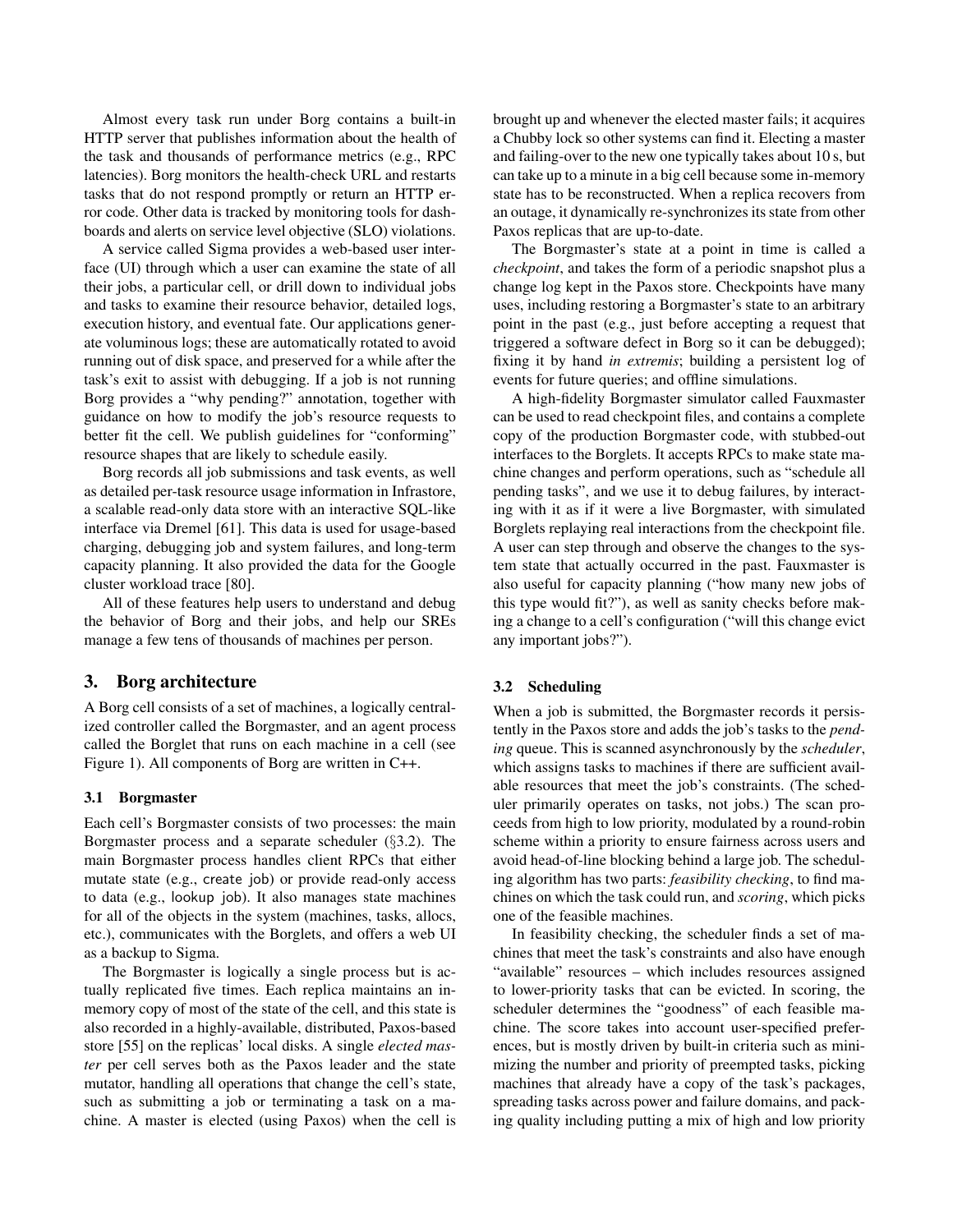tasks onto a single machine to allow the high-priority ones to expand in a load spike.

Borg originally used a variant of E-PVM [4] for scoring, which generates a single cost value across heterogeneous resources and minimizes the change in cost when placing a task. In practice, E-PVM ends up spreading load across all the machines, leaving headroom for load spikes – but at the expense of increased fragmentation, especially for large tasks that need most of the machine; we sometimes call this "worst fit".

The opposite end of the spectrum is "best fit", which tries to fill machines as tightly as possible. This leaves some machines empty of user jobs (they still run storage servers), so placing large tasks is straightforward, but the tight packing penalizes any mis-estimations in resource requirements by users or Borg. This hurts applications with bursty loads, and is particularly bad for batch jobs which specify low CPU needs so they can schedule easily and try to run opportunistically in unused resources: 20% of non-prod tasks request less than 0.1 CPU cores.

Our current scoring model is a hybrid one that tries to reduce the amount of stranded resources – ones that cannot be used because another resource on the machine is fully allocated. It provides about 3–5% better packing efficiency (defined in [78]) than best fit for our workloads.

If the machine selected by the scoring phase doesn't have enough available resources to fit the new task, Borg *preempts* (kills) lower-priority tasks, from lowest to highest priority, until it does. We add the preempted tasks to the scheduler's pending queue, rather than migrate or hibernate them.<sup>3</sup>

Task startup latency (the time from job submission to a task running) is an area that has received and continues to receive significant attention. It is highly variable, with the median typically about 25 s. Package installation takes about 80% of the total: one of the known bottlenecks is contention for the local disk where packages are written to. To reduce task startup time, the scheduler prefers to assign tasks to machines that already have the necessary packages (programs and data) installed: most packages are immutable and so can be shared and cached. (This is the only form of data locality supported by the Borg scheduler.) In addition, Borg distributes packages to machines in parallel using treeand torrent-like protocols.

Additionally, the scheduler uses several techniques to let it scale up to cells with tens of thousands of machines (§3.4).

#### 3.3 Borglet

The Borglet is a local Borg agent that is present on every machine in a cell. It starts and stops tasks; restarts them if they fail; manages local resources by manipulating OS kernel settings; rolls over debug logs; and reports the state of the machine to the Borgmaster and other monitoring systems.

The Borgmaster polls each Borglet every few seconds to retrieve the machine's current state and send it any outstanding requests. This gives Borgmaster control over the rate of communication, avoids the need for an explicit flow control mechanism, and prevents recovery storms [9].

The elected master is responsible for preparing messages to send to the Borglets and for updating the cell's state with their responses. For performance scalability, each Borgmaster replica runs a stateless *link shard* to handle the communication with some of the Borglets; the partitioning is recalculated whenever a Borgmaster election occurs. For resiliency, the Borglet always reports its full state, but the link shards aggregate and compress this information by reporting only differences to the state machines, to reduce the update load at the elected master.

If a Borglet does not respond to several poll messages its machine is marked as down and any tasks it was running are rescheduled on other machines. If communication is restored the Borgmaster tells the Borglet to kill those tasks that have been rescheduled, to avoid duplicates. A Borglet continues normal operation even if it loses contact with the Borgmaster, so currently-running tasks and services stay up even if all Borgmaster replicas fail.

#### 3.4 Scalability

We are not sure where the ultimate scalability limit to Borg's centralized architecture will come from; so far, every time we have approached a limit, we've managed to eliminate it. A single Borgmaster can manage many thousands of machines in a cell, and several cells have arrival rates above 10 000 tasks per minute. A busy Borgmaster uses 10–14 CPU cores and up to 50 GiB RAM. We use several techniques to achieve this scale.

Early versions of Borgmaster had a simple, synchronous loop that accepted requests, scheduled tasks, and communicated with Borglets. To handle larger cells, we split the scheduler into a separate process so it could operate in parallel with the other Borgmaster functions that are replicated for failure tolerance. A scheduler replica operates on a cached copy of the cell state. It repeatedly: retrieves state changes from the elected master (including both assigned and pending work); updates its local copy; does a scheduling pass to assign tasks; and informs the elected master of those assignments. The master will accept and apply these assignments unless they are inappropriate (e.g., based on out of date state), which will cause them to be reconsidered in the scheduler's next pass. This is quite similar in spirit to the optimistic concurrency control used in Omega [69], and indeed we recently added the ability for Borg to use different schedulers for different workload types.

To improve response times, we added separate threads to talk to the Borglets and respond to read-only RPCs. For greater performance, we sharded (partitioned) these functions across the five Borgmaster replicas §3.3. Together,

<sup>&</sup>lt;sup>3</sup> Exception: tasks that provide virtual machines for Google Compute Engine users are migrated.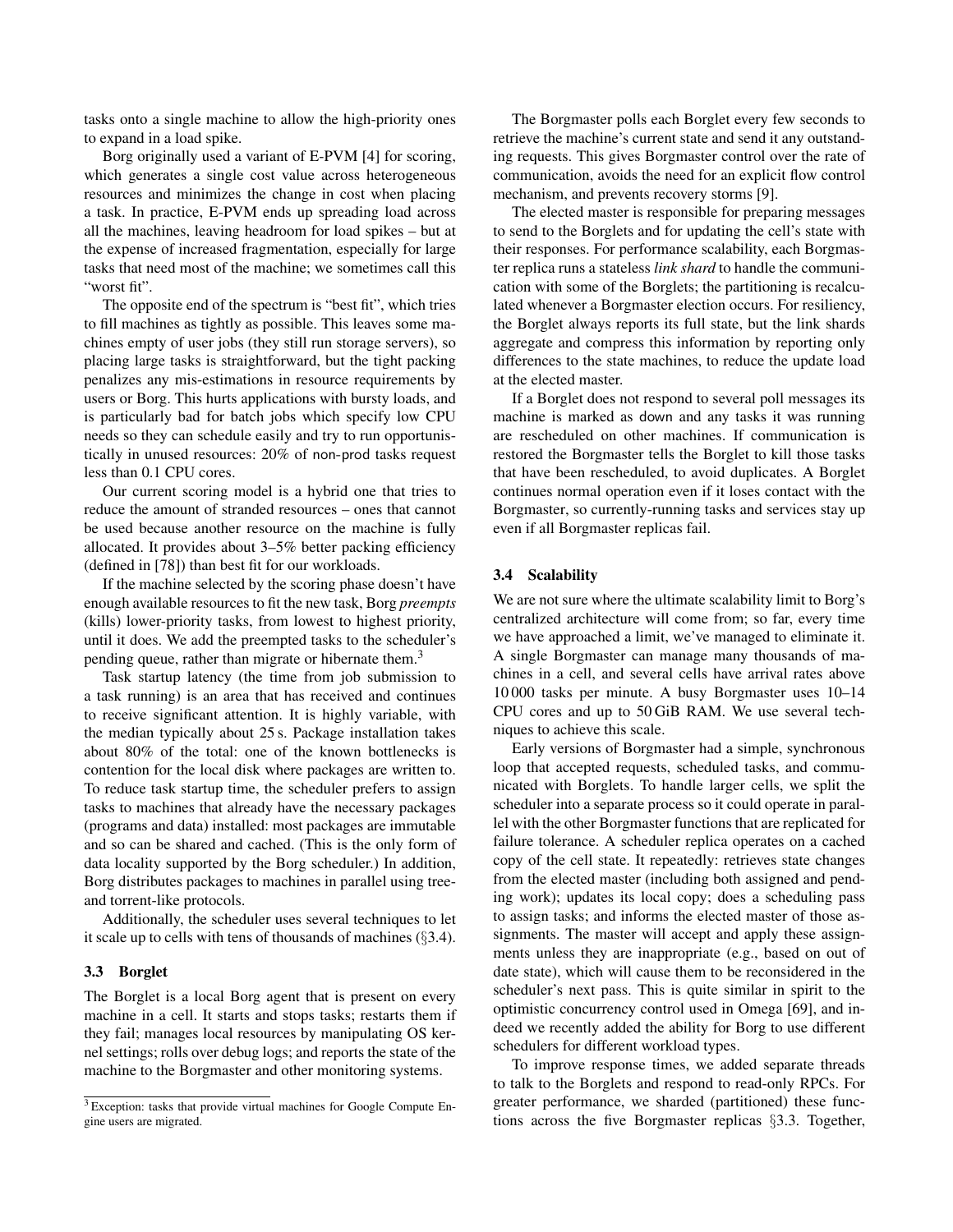

Figure 3: Task-eviction rates and causes for production and nonproduction workloads. *Data from August 1st 2013.*

these keep the 99%ile response time of the UI below 1 s and the 95%ile of the Borglet polling interval below 10 s.

Several things make the Borg scheduler more scalable:

Score caching: Evaluating feasibility and scoring a machine is expensive, so Borg caches the scores until the properties of the machine or task change – e.g., a task on the machine terminates, an attribute is altered, or a task's requirements change. Ignoring small changes in resource quantities reduces cache invalidations.

Equivalence classes: Tasks in a Borg job usually have identical requirements and constraints, so rather than determining feasibility for every pending task on every machine, and scoring all the feasible machines, Borg only does feasibility and scoring for one task per *equivalence class* – a group of tasks with identical requirements.

Relaxed randomization: It is wasteful to calculate feasibility and scores for all the machines in a large cell, so the scheduler examines machines in a random order until it has found "enough" feasible machines to score, and then selects the best within that set. This reduces the amount of scoring and cache invalidations needed when tasks enter and leave the system, and speeds up assignment of tasks to machines. Relaxed randomization is somewhat akin to the batch sampling of Sparrow [65] while also handling priorities, preemptions, heterogeneity and the costs of package installation.

In our experiments (§5), scheduling a cell's entire workload from scratch typically took a few hundred seconds, but did not finish after more than 3 days when the above techniques were disabled. Normally, though, an online scheduling pass over the pending queue completes in less than half a second.

## 4. Availability

Failures are the norm in large scale systems [10, 11, 22]. Figure 3 provides a breakdown of task eviction causes in 15 sample cells. Applications that run on Borg are expected to handle such events, using techniques such as replication, storing persistent state in a distributed file system, and (if appropriate) taking occasional checkpoints. Even so, we try to mitigate the impact of these events. For example, Borg:

- automatically reschedules evicted tasks, on a new machine if necessary;
- reduces correlated failures by spreading tasks of a job across failure domains such as machines, racks, and power domains;
- limits the allowed rate of task disruptions and the number of tasks from a job that can be simultaneously down



Figure 4: The effects of compaction. *A CDF of the percentage of original cell size achieved after compaction, across 15 cells.*

during maintenance activities such as OS or machine upgrades;

- uses declarative desired-state representations and idempotent mutating operations, so that a failed client can harmlessly resubmit any forgotten requests;
- rate-limits finding new places for tasks from machines that become unreachable, because it cannot distinguish between large-scale machine failure and a network partition;
- avoids repeating task::machine pairings that cause task or machine crashes; and
- recovers critical intermediate data written to local disk by repeatedly re-running a logsaver task (§2.4), even if the alloc it was attached to is terminated or moved to another machine. Users can set how long the system keeps trying; a few days is common.

A key design feature in Borg is that already-running tasks continue to run even if the Borgmaster or a task's Borglet goes down. But keeping the master up is still important because when it is down new jobs cannot be submitted or existing ones updated, and tasks from failed machines cannot be rescheduled.

Borgmaster uses a combination of techniques that enable it to achieve 99.99% availability in practice: replication for machine failures; admission control to avoid overload; and deploying instances using simple, low-level tools to minimize external dependencies. Each cell is independent of the others to minimize the chance of correlated operator errors and failure propagation. These goals, not scalability limitations, are the primary argument against larger cells.

# 5. Utilization

One of Borg's primary goals is to make efficient use of Google's fleet of machines, which represents a significant financial investment: increasing utilization by a few percentage points can save millions of dollars. This section discusses and evaluates some of the policies and techniques that Borg uses to do so.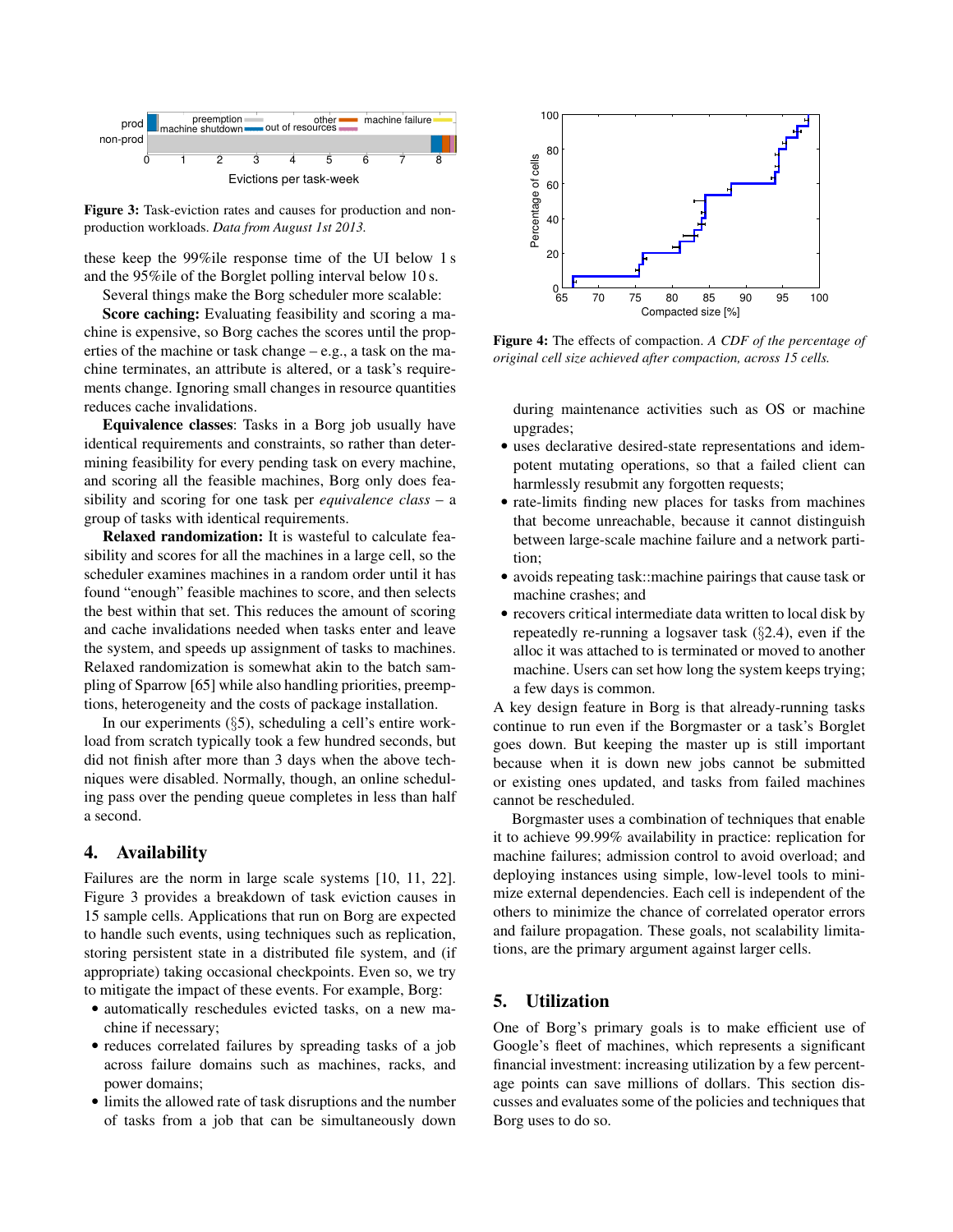

(a) *The left column for each cell shows the original size and the combined workload; the right one shows the segregated case.*



(b) *CDF of additional machines that would be needed if we segregated the workload of 15 representative cells.*

Figure 5: Segregating prod and non-prod work into different cells would need more machines. *Both graphs show how many extra machines would be needed if the* prod *and* non-prod *workloads were sent to separate cells, expressed as a percentage of the minimum number of machines required to run the workload in a single cell. In this, and subsequent CDF plots, the value shown for each cell is derived from the 90%ile of the different cell sizes our experiment trials produced; the error bars show the complete range of values from the trials.*

### 5.1 Evaluation methodology

Our jobs have placement constraints and need to handle rare workload spikes, our machines are heterogenous, and we run batch jobs in resources reclaimed from service jobs. So, to evaluate our policy choices we needed a more sophisticated metric than "average utilization". After much experimentation we picked *cell compaction*: given a workload, we found out how small a cell it could be fitted into by removing machines until the workload no longer fitted, repeatedly re-packing the workload from scratch to ensure that we didn't get hung up on an unlucky configuration. This provided clean termination conditions and facilitated automated comparisons without the pitfalls of synthetic workload generation and modeling [31]. A quantitative comparison of evaluation techniques can be found in [78]: the details are surprisingly subtle.

It wasn't possible to perform experiments on live production cells, but we used Fauxmaster to obtain high-fidelity simulation results, using data from real production cells and workloads, including all their constraints, actual limits, reservations, and usage data (§5.5). This data came from Borg checkpoints taken on Wednesday 2014-10-01 14:00 PDT. (Other checkpoints produced similar results.) We picked 15 Borg cells to report on by first eliminating special-purpose, test, and small  $( $5000$  machines) cells,$ and then sampled the remaining population to achieve a roughly even spread across the range of sizes.

To maintain machine heterogeneity in the compacted cell we randomly selected machines to remove. To maintain workload heterogeneity, we kept it all, except for server and storage tasks tied to a particular machine (e.g., the Borglets). We changed hard constraints to soft ones for jobs larger than half the original cell size, and allowed up to 0.2% tasks to go pending if they were very "picky" and could only be placed on a handful of machines; extensive experiments showed that this produced repeatable results with low variance. If



Figure 6: Segregating users would need more machines. *The total number of cells and the additional machines that would be needed if users larger than the threshold shown were given their own private cells, for 5 different cells.*

we needed a larger cell than the original we cloned the original cell a few times before compaction; if we needed more cells, we just cloned the original.

Each experiment was repeated 11 times for each cell with different random-number seeds. In the graphs, we use an error bar to display the min and max of the number of machines needed, and select the 90%ile value as the "result" – the mean or median would not reflect what a system administrator would do if they wanted to be reasonably sure that the workload would fit. We believe cell compaction provides a fair, consistent way to compare scheduling policies, and it translates directly into a cost/benefit result: better policies require fewer machines to run the same workload.

Our experiments focused on scheduling (packing) a workload from a point in time, rather than replaying a longterm workload trace. This was partly to avoid the difficulties of coping with open and closed queueing models [71, 79], partly because traditional time-to-completion metrics don't apply to our environment with its long-running services, partly to provide clean signals for making comparisons,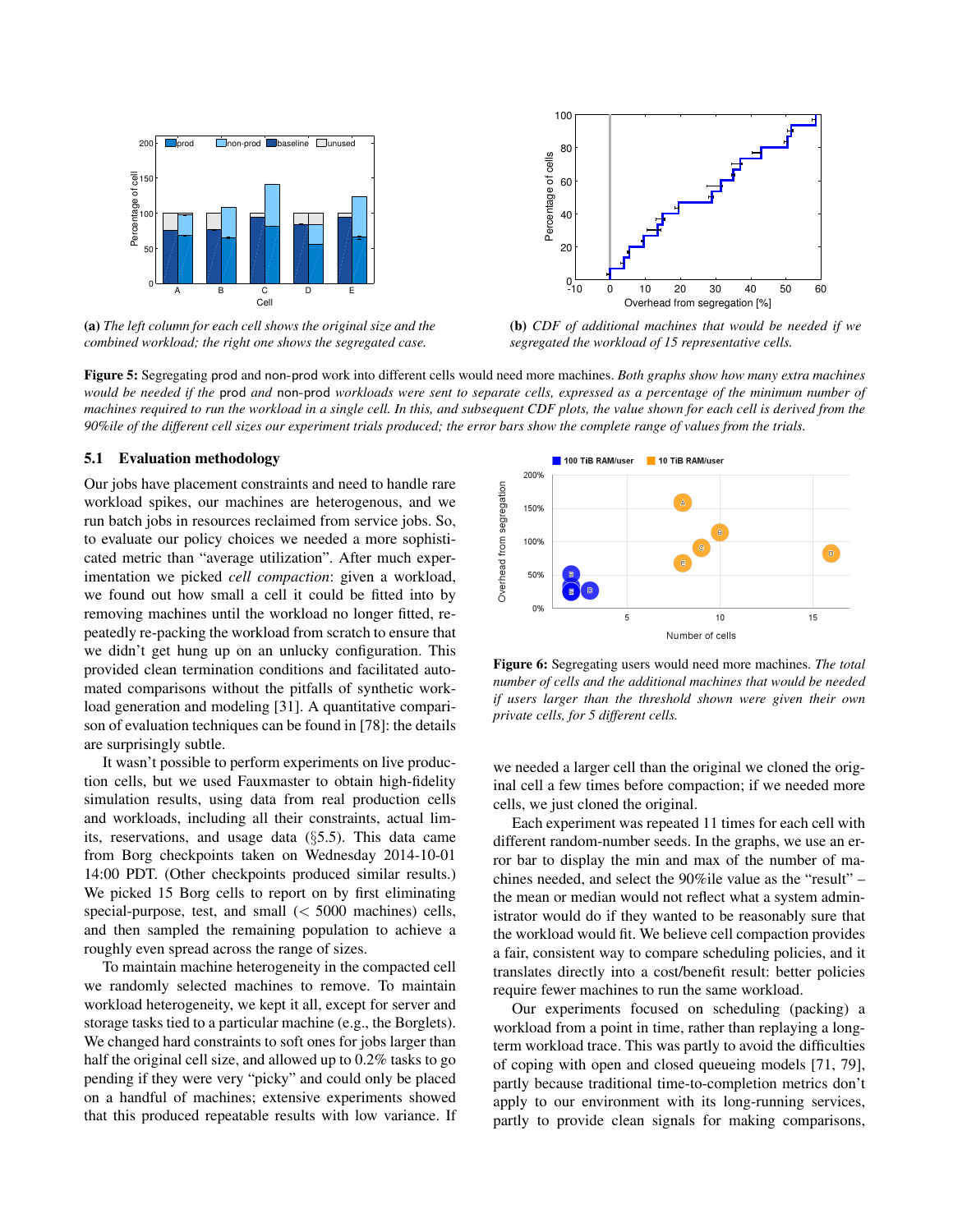

(a) *Additional machines that would be needed as a function of the number of smaller cells for five different original cells.*



(b) *A CDF of additional machines that would be needed to divide each of 15 different cells into 2, 5 or 10 cells.*

Figure 7: Subdividing cells into smaller ones would require more machines. *The additional machines (as a percentage of the single-cell case) that would be needed if we divided these particular cells into a varying number of smaller cells.*

partly because we don't believe the results would be significantly different, and partly a practical matter: we found ourselves consuming 200 000 Borg CPU cores for our experiments at one point—even at Google's scale, this is a non-trivial investment.

In production, we deliberately leave significant headroom for workload growth, occasional "black swan" events, load spikes, machine failures, hardware upgrades, and large-scale partial failures (e.g., a power supply bus duct). Figure 4 shows how much smaller our real-world cells would be if we were to apply cell compaction to them. The baselines in the graphs that follow use these compacted sizes.

#### 5.2 Cell sharing

Nearly all of our machines run both prod and non-prod tasks at the same time: 98% of the machines in shared Borg cells, 83% across the entire set of machines managed by Borg. (We have a few dedicated cells for special uses.)

Since many other organizations run user-facing and batch jobs in separate clusters, we examined what would happen if we did the same. Figure 5 shows that segregating prod and non-prod work would need 20–30% more machines in the median cell to run our workload. That's because prod jobs usually reserve resources to handle rare workload spikes, but don't use these resources most of the time. Borg reclaims the unused resources (§5.5) to run much of the non-prod work, so we need fewer machines overall.

Most Borg cells are shared by thousands of users. Figure 6 shows why. For this test, we split off a user's workload into a new cell if they consumed at least 10 TiB of memory (or 100 TiB). Our existing policy looks good: even with the larger threshold, we would need  $2-16\times$  as many cells, and 20–150% additional machines. Once again, pooling resources significantly reduces costs.

But perhaps packing unrelated users and job types onto the same machines results in CPU interference, and so we would need more machines to compensate? To assess this, we looked at how the CPI (cycles per instruction) changed

for tasks in different environments running on the same machine type with the same clock speed. Under these conditions, CPI values are comparable and can be used as a proxy for performance interference, since a doubling of CPI doubles the runtime of a CPU-bound program. The data was gathered from ∼ 12 000 randomly selected prod tasks over a week, counting cycles and instructions over a 5 minute interval using the hardware profiling infrastructure described in [83], and weighting samples so that every second of CPU time is counted equally. The results were not clear-cut.

(1) We found that CPI was positively correlated with two measurements over the same time interval: the overall CPU usage on the machine, and (largely independently) the number of tasks on the machine; adding a task to a machine increases the CPI of other tasks by 0.3% (using a linear model fitted to the data); increasing machine CPU usage by 10% increases CPI by less than 2%. But even though the correlations are statistically significant, they only explain 5% of the variance we saw in CPI measurements; other factors dominate, such as inherent differences in applications and specific interference patterns [24, 83].

(2) Comparing the CPIs we sampled from shared cells to ones from a few dedicated cells with less diverse applications, we saw a mean CPI of 1.58 ( $\sigma$  = 0.35) in shared cells and a mean of 1.53 ( $\sigma$  = 0.32) in dedicated cells – i.e., CPU performance is about 3% worse in shared cells.

(3) To address the concern that applications in different cells might have different workloads, or even suffer selection bias (maybe programs that are more sensitive to interference had been moved to dedicated cells), we looked at the CPI of the Borglet, which runs on all the machines in both types of cell. We found it had a CPI of 1.20 ( $\sigma = 0.29$ ) in dedicated cells and 1.43 ( $\sigma = 0.45$ ) in shared ones, suggesting that it runs  $1.19\times$  as fast in a dedicated cell as in a shared one, although this over-weights the effect of lightly loaded machines, slightly biasing the result in favor of dedicated cells.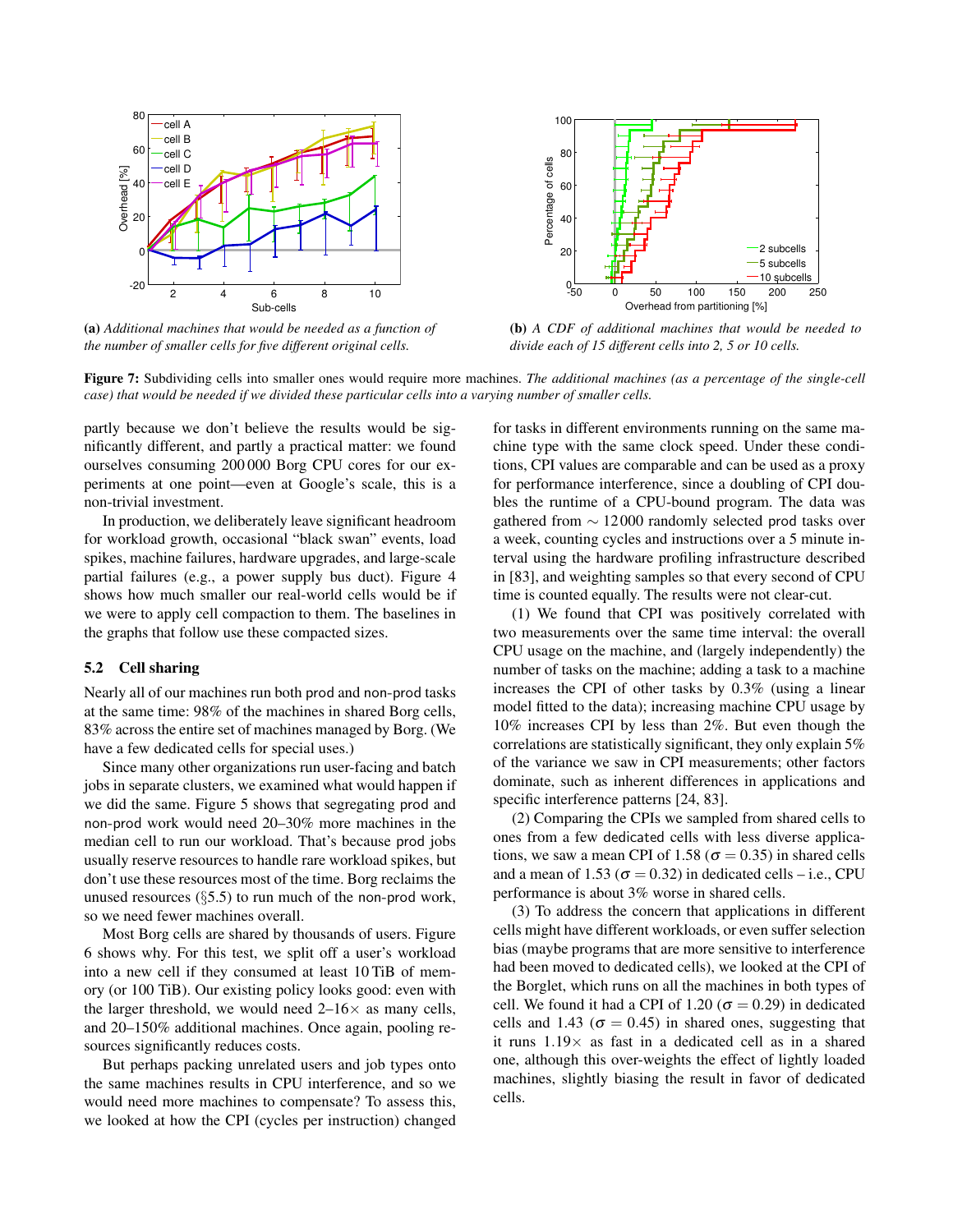

Figure 8: No bucket sizes fit most of the tasks well. *CDF of requested CPU and memory requests across our sample cells. No one value stands out, although a few integer CPU core sizes are somewhat more popular.*



Figure 9: "Bucketing" resource requirements would need more machines. *A CDF of the additional overheads that would result from rounding up CPU and memory requests to the next nearest powers of 2 across 15 cells. The lower and upper bounds straddle the actual values (see the text).*

These experiments confirm that performance comparisons at warehouse-scale are tricky, reinforcing the observations in [51], and also suggest that sharing doesn't drastically increase the cost of running programs.

But even assuming the least-favorable of our results, sharing is still a win: the CPU slowdown is outweighed by the decrease in machines required over several different partitioning schemes, and the sharing advantages apply to all resources including memory and disk, not just CPU.

#### 5.3 Large cells

Google builds large cells, both to allow large computations to be run, and to decrease resource fragmentation. We tested the effects of the latter by partitioning the workload for a cell across multiple smaller cells – by first randomly permuting the jobs and then assigning them in a round-robin manner among the partitions. Figure 7 confirms that using smaller cells would require significantly more machines.



Figure 10: Resource reclamation is quite effective. *A CDF of the additional machines that would be needed if we disabled it for 15 representative cells.*



Figure 11: Resource estimation is successful at identifying unused resources. *The dotted lines shows CDFs of the ratio of CPU and memory usage to the request (limit) for tasks across 15 cells. Most tasks use much less than their limit, although a few use more CPU than requested. The solid lines show the CDFs of the ratio of CPU and memory reservations to the limits; these are closer to 100%. The straight lines are artifacts of the resource-estimation process.*

#### 5.4 Fine-grained resource requests

Borg users request CPU in units of milli-cores, and memory and disk space in bytes. (A *core* is a processor hyperthread, normalized for performance across machine types.) Figure 8 shows that they take advantage of this granularity: there are few obvious "sweet spots" in the amount of memory or CPU cores requested, and few obvious correlations between these resources. These distributions are quite similar to the ones presented in [68], except that we see slightly larger memory requests at the 90%ile and above.

Offering a set of fixed-size containers or virtual machines, although common among IaaS (infrastructure-as-a-service) providers [7, 33], would not be a good match to our needs. To show this, we "bucketed" CPU core and memory resource limits for prod jobs and allocs (§2.4) by rounding them up to the next nearest power of two in each resource dimension, starting at 0.5 cores for CPU and 1 GiB for RAM. Figure 9 shows that doing so would require 30–50% more resources in the median case. The upper bound comes from allocating an entire machine to large tasks that didn't fit after quadru-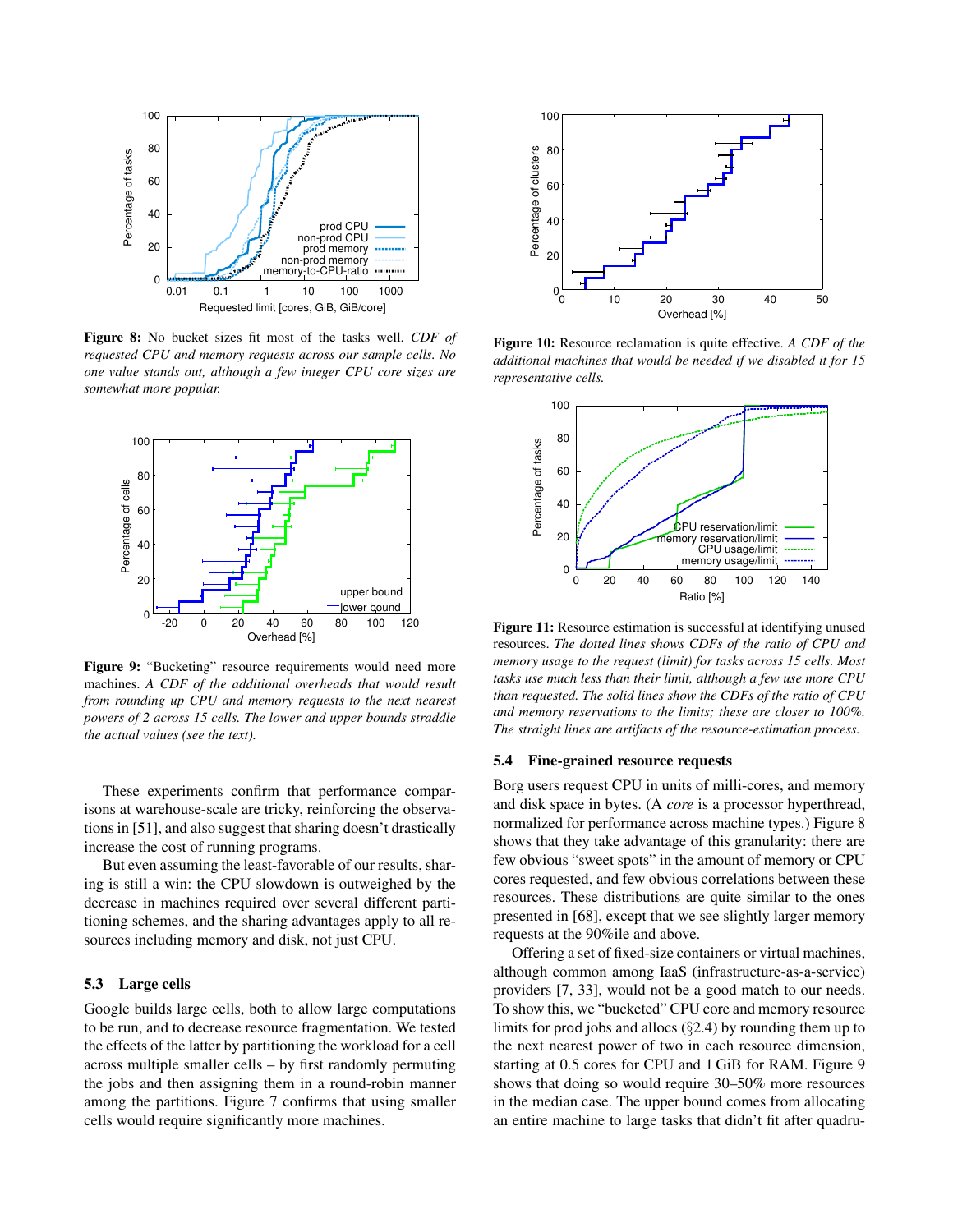

Figure 12: More aggressive resource estimation can reclaim more resources, with little effect on out-of-memory events (OOMs). *A timeline (starting on 2013-11-11) for one production cell of usage, reservation and limit averaged over 5-minute windows and cumulative out-ofmemory events; the slope of the latter is the aggregate rate of OOMs. Vertical bars separate weeks with different resource estimation settings.*

pling the original cell before compaction began; the lower bound from allowing these tasks to go pending. (This is less than the roughly 100% overhead reported in [37] because we supported more than 4 buckets and permitted CPU and RAM capacity to scale independently.)

#### 5.5 Resource reclamation

A job can specify a resource *limit* – an upper bound on the resources that each task should be granted. The limit is used by Borg to determine if the user has enough quota to admit the job, and to determine if a particular machine has enough free resources to schedule the task. Just as there are users who buy more quota than they need, there are users who request more resources than their tasks will use, because Borg will normally kill a task that tries to use more RAM or disk space than it requested, or throttle CPU to what it asked for. In addition, some tasks occasionally need to use all their resources (e.g., at peak times of day or while coping with a denial-of-service attack), but most of the time do not.

Rather than waste allocated resources that are not currently being consumed, we estimate how many resources a task will use and reclaim the rest for work that can tolerate lower-quality resources, such as batch jobs. This whole process is called *resource reclamation*. The estimate is called the task's *reservation*, and is computed by the Borgmaster every few seconds, using fine-grained *usage* (resourceconsumption) information captured by the Borglet. The initial reservation is set equal to the resource request (the limit); after 300 s, to allow for startup transients, it decays slowly towards the actual usage plus a safety margin. The reservation is rapidly increased if the usage exceeds it.

The Borg scheduler uses limits to calculate feasibility  $(\S3.2)$  for prod tasks,<sup>4</sup> so they never rely on reclaimed resources and aren't exposed to resource oversubscription; for non-prod tasks, it uses the reservations of existing tasks so the new tasks can be scheduled into reclaimed resources.

A machine may run out of resources at runtime if the reservations (predictions) are wrong – even if all tasks use



Figure 13: Scheduling delays as a function of load. *A plot of how often a runnable thread had to wait longer than 1ms to get access to a CPU, as a function of how busy the machine was. In each pair of bars, latency-sensitive tasks are on the left, batch ones on the right. In only a few percent of the time did a thread have to wait longer than 5 ms to access a CPU (the white bars); they almost never had to wait longer (the darker bars). Data from a representative cell for the month of December 2013; error bars show day-to-day variance.*

less than their limits. If this happens, we kill or throttle nonprod tasks, never prod ones.

Figure 10 shows that many more machines would be required without resource reclamation. About 20% of the workload (§6.2) runs in reclaimed resources in a median cell.

We can see more details in Figure 11, which shows the ratio of reservations and usage to limits. A task that exceeds its memory limit will be the first to be preempted if resources are needed, regardless of its priority, so it is rare for tasks to exceed their memory limit. On the other hand, CPU can readily be throttled, so short-term spikes can push usage above reservation fairly harmlessly.

Figure 11 suggests that resource reclamation may be unnecessarily conservative: there is significant area between the reservation and usage lines. To test this, we picked a live production cell and adjusted the parameters of its resource estimation algorithm to an aggressive setting for a week by reducing the safety margin, and then to an medium setting that was mid-way between the baseline and aggressive settings for the next week, and then reverted to the baseline.

<sup>4</sup> To be precise, high-priority latency-sensitive ones – see §6.2.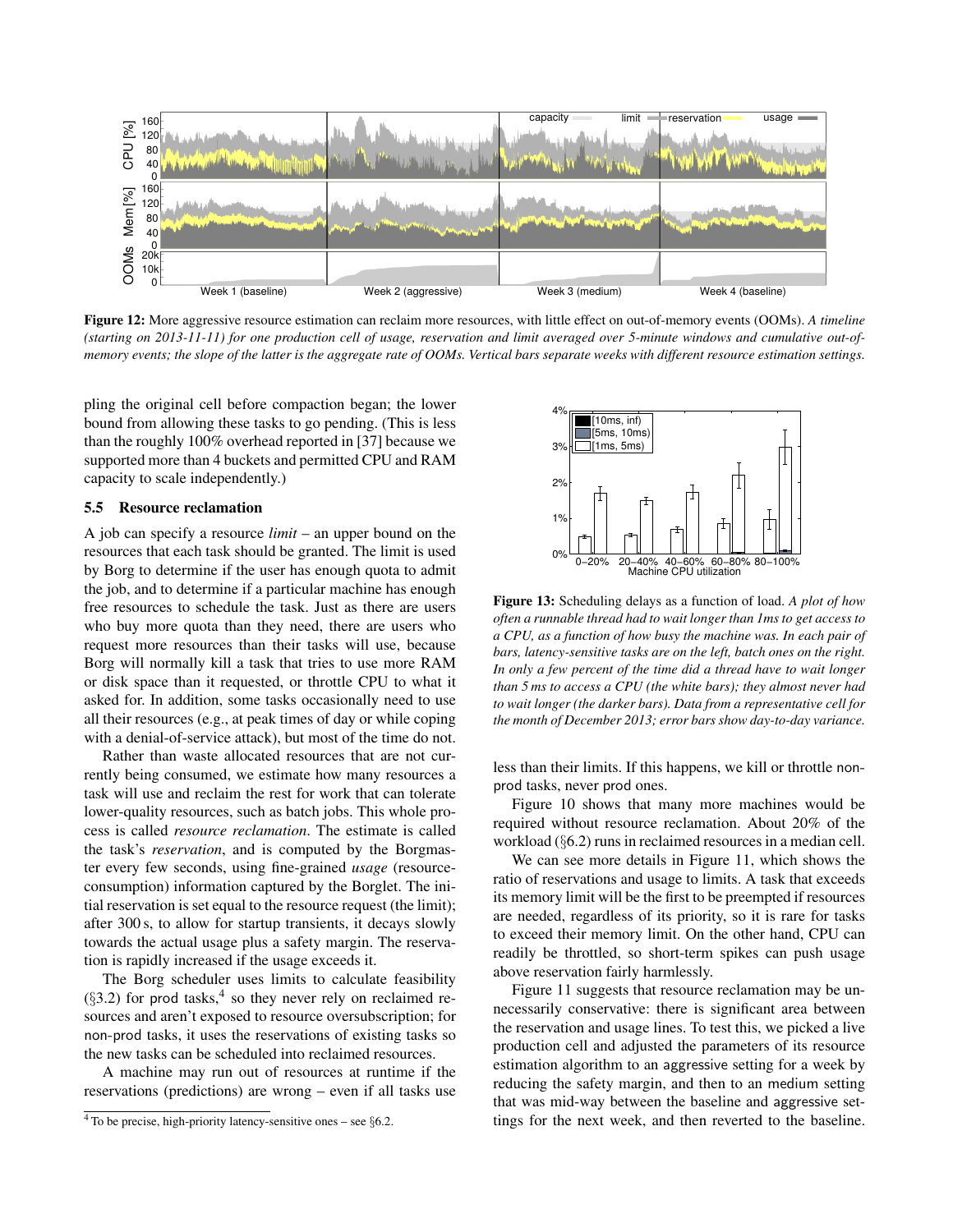Figure 12 shows what happened. Reservations are clearly closer to usage in the second week, and somewhat less so in the third, with the biggest gaps shown in the baseline weeks (1st and 4th). As anticipated, the rate of out-of-memory (OOM) events increased slightly in weeks 2 and  $3<sup>5</sup>$ . After reviewing these results, we decided that the net gains outweighed the downsides, and deployed the medium resource reclamation parameters to other cells.

# 6. Isolation

50% of our machines run 9 or more tasks; a 90%ile machine has about 25 tasks and will be running about 4500 threads [83]. Although sharing machines between applications increases utilization, it also requires good mechanisms to prevent tasks from interfering with one another. This applies to both security and performance.

## 6.1 Security isolation

We use a Linux chroot jail as the primary security isolation mechanism between multiple tasks on the same machine. To allow remote debugging, we used to distribute (and rescind) ssh keys automatically to give a user access to a machine only while it was running tasks for the user. For most users, this has been replaced by the borgssh command, which collaborates with the Borglet to construct an ssh connection to a shell that runs in the same chroot and cgroup as the task, locking down access even more tightly.

VMs and security sandboxing techniques are used to run external software by Google's AppEngine (GAE) [38] and Google Compute Engine (GCE). We run each hosted VM in a KVM process [54] that runs as a Borg task.

## 6.2 Performance isolation

Early versions of Borglet had relatively primitive resource isolation enforcement: post-hoc usage checking of memory, disk space and CPU cycles, combined with termination of tasks that used too much memory or disk and aggressive application of Linux's CPU priorities to rein in tasks that used too much CPU. But it was still too easy for rogue tasks to affect the performance of other tasks on the machine, so some users inflated their resource requests to reduce the number of tasks that Borg could co-schedule with theirs, thus decreasing utilization. Resource reclamation could claw back some of the surplus, but not all, because of the safety margins involved. In the most extreme cases, users petitioned to use dedicated machines or cells.

Now, all Borg tasks run inside a Linux cgroup-based resource container [17, 58, 62] and the Borglet manipulates the container settings, giving much improved control because the OS kernel is in the loop. Even so, occasional low-level resource interference (e.g., memory bandwidth or L3 cache pollution) still happens, as in [60, 83].

To help with overload and overcommitment, Borg tasks have an application class or *appclass*. The most important distinction is between the *latency-sensitive* (LS) appclasses and the rest, which we call *batch* in this paper. LS tasks are used for user-facing applications and shared infrastructure services that require fast response to requests. High-priority LS tasks receive the best treatment, and are capable of temporarily starving batch tasks for several seconds at a time.

A second split is between *compressible* resources (e.g., CPU cycles, disk I/O bandwidth) that are rate-based and can be reclaimed from a task by decreasing its quality of service without killing it; and *non-compressible* resources (e.g., memory, disk space) which generally cannot be reclaimed without killing the task. If a machine runs out of non-compressible resources, the Borglet immediately terminates tasks, from lowest to highest priority, until the remaining reservations can be met. If the machine runs out of compressible resources, the Borglet throttles usage (favoring LS tasks) so that short load spikes can be handled without killing any tasks. If things do not improve, Borgmaster will remove one or more tasks from the machine.

A user-space control loop in the Borglet assigns memory to containers based on predicted future usage (for prod tasks) or on memory pressure (for non-prod ones); handles Out-of-Memory (OOM) events from the kernel; and kills tasks when they try to allocate beyond their memory limits, or when an over-committed machine actually runs out of memory. Linux's eager file-caching significantly complicates the implementation because of the need for accurate memory-accounting.

To improve performance isolation, LS tasks can reserve entire physical CPU cores, which stops other LS tasks from using them. Batch tasks are permitted to run on any core, but they are given tiny scheduler shares relative to the LS tasks. The Borglet dynamically adjusts the resource caps of greedy LS tasks in order to ensure that they do not starve batch tasks for multiple minutes, selectively applying CFS bandwidth control when needed [75]; shares are insufficient because we have multiple priority levels.

Like Leverich [56], we found that the standard Linux CPU scheduler (CFS) required substantial tuning to support both low latency and high utilization. To reduce scheduling delays, our version of CFS uses extended per-cgroup load history [16], allows preemption of batch tasks by LS tasks, and reduces the scheduling quantum when multiple LS tasks are runnable on a CPU. Fortunately, many of our applications use a thread-per-request model, which mitigates the effects of persistent load imbalances. We sparingly use cpusets to allocate CPU cores to applications with particularly tight latency requirements. Some results of these efforts are shown in Figure 13. Work continues in this area, adding thread placement and CPU management that is NUMA-, hyperthreading-, and power-aware (e.g., [81]), and improving the control fidelity of the Borglet.

<sup>5</sup> The anomaly at the end of week 3 is unrelated to this experiment.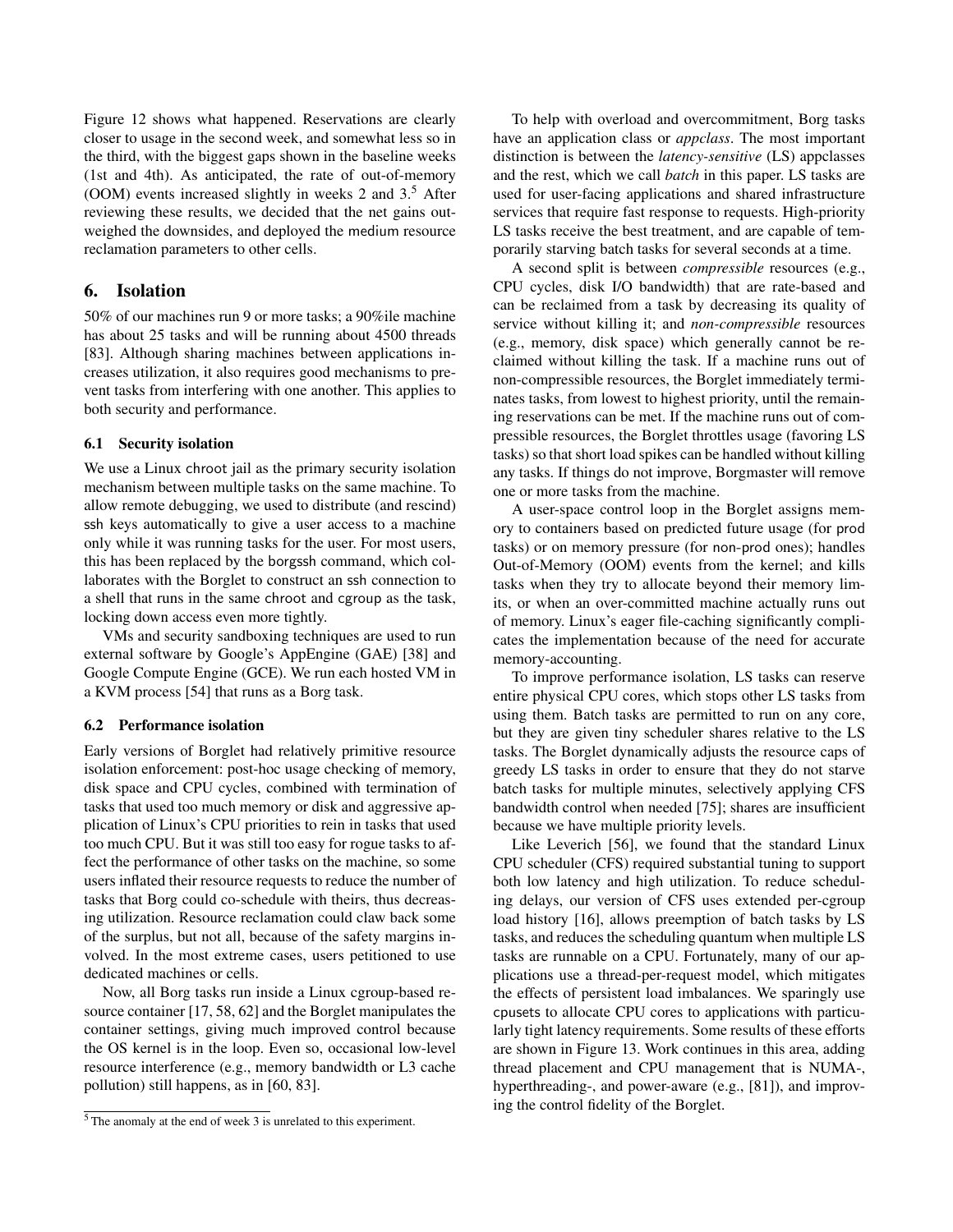Tasks are permitted to consume resources up to their limit. Most of them are allowed to go beyond that for compressible resources like CPU, to take advantage of unused (slack) resources. Only 5% of LS tasks disable this, presumably to get better predictability; fewer than 1% of batch tasks do. Using slack memory is disabled by default, because it increases the chance of a task being killed, but even so, 10% of LS tasks override this, and 79% of batch tasks do so because it's a default setting of the MapReduce framework. This complements the results for reclaimed resources (§5.5). Batch tasks are willing to exploit unused as well as reclaimed memory opportunistically: most of the time this works, although the occasional batch task is sacrificed when an LS task needs resources in a hurry.

# 7. Related work

Resource scheduling has been studied for decades, in contexts as varied as wide-area HPC supercomputing Grids, networks of workstations, and large-scale server clusters. We focus here on only the most relevant work in the context of large-scale server clusters.

Several recent studies have analyzed cluster traces from Yahoo!, Google, and Facebook [20, 52, 63, 68, 70, 80, 82], and illustrate the challenges of scale and heterogeneity inherent in these modern datacenters and workloads. [69] contains a taxonomy of cluster manager architectures.

*Apache Mesos* [45] splits the resource management and placement functions between a central resource manager (somewhat like Borgmaster minus its scheduler) and multiple "frameworks" such as Hadoop [41] and Spark [73] using an offer-based mechanism. Borg mostly centralizes these functions using a request-based mechanism that scales quite well. DRF [29, 35, 36, 66] was initially developed for Mesos; Borg uses priorities and admission quotas instead. The Mesos developers have announced ambitions to extend Mesos to include speculative resource assignment and reclamation, and to fix some of the issues identified in [69].

*YARN* [76] is a Hadoop-centric cluster manager. Each application has a manager that negotiates for the resources it needs with a central resource manager; this is much the same scheme that Google MapReduce jobs have used to obtain resources from Borg since about 2008. YARN's resource manager only recently became fault tolerant. A related opensource effort is the *Hadoop Capacity Scheduler* [42] which provides multi-tenant support with capacity guarantees, hierarchical queues, elastic sharing and fairness. YARN has recently been extended to support multiple resource types, priorities, preemptions, and advanced admission control [21]. The Tetris research prototype [40] supports makespan-aware job packing.

Facebook's *Tupperware* [64], is a Borg-like system for scheduling cgroup containers on a cluster; only a few details have been disclosed, although it seems to provide a form of resource reclamation. Twitter has open-sourced *Aurora*

[5], a Borg-like scheduler for long running services that runs on top of Mesos, with a configuration language and state machine similar to Borg's.

The *Autopilot* system from Microsoft [48] provides "automating software provisioning and deployment; system monitoring; and carrying out repair actions to deal with faulty software and hardware" for Microsoft clusters. The Borg ecosystem provides similar features, but space precludes a discussion here; Isaard [48] outlines many best practices that we adhere to as well.

*Quincy* [49] uses a network flow model to provide fairnessand data locality-aware scheduling for data-processing DAGs on clusters of a few hundred nodes. Borg uses quota and priorities to share resources among users and scales to tens of thousands of machines. Quincy handles execution graphs directly while this is built separately on top of Borg.

*Cosmos* [44] focuses on batch processing, with an emphasis on ensuring that its users get fair access to resources they have donated to the cluster. It uses a per-job manager to acquire resources; few details are publicly available.

Microsoft's *Apollo* system [13] uses per-job schedulers for short-lived batch jobs to achieve high throughput on clusters that seem to be comparably-sized to Borg cells. Apollo uses opportunistic execution of lower-priority background work to boost utilization to high levels at the cost of (sometimes) multi-day queueing delays. Apollo nodes provide a prediction matrix of starting times for tasks as a function of size over two resource dimensions, which the schedulers combine with estimates of startup costs and remote-dataaccess to make placement decisions, modulated by random delays to reduce collisions. Borg uses a central scheduler for placement decisions based on state about prior allocations, can handle more resource dimensions, and focuses on the needs of high-availability, long-running applications; Apollo can probably handle a higher task arrival rate.

Alibaba's *Fuxi* [84] supports data-analysis workloads; it has been running since 2009. Like Borgmaster, a central FuxiMaster (replicated for failure-tolerance) gathers resource-availability information from nodes, accepts requests from applications, and matches one to the other. The Fuxi incremental scheduling policy is the inverse of Borg's equivalence classes: instead of matching each task to one of a suitable set of machines, Fuxi matches newly-available resources against a backlog of pending work. Like Mesos, Fuxi allows "virtual resource" types to be defined. Only synthetic workload results are publicly available.

*Omega* [69] supports multiple parallel, specialized "verticals" that are each roughly equivalent to a Borgmaster minus its persistent store and link shards. Omega schedulers use optimistic concurrency control to manipulate a shared representation of desired and observed cell state stored in a central persistent store, which is synced to/from the Borglets by a separate link component. The Omega architecture was designed to support multiple distinct workloads that have their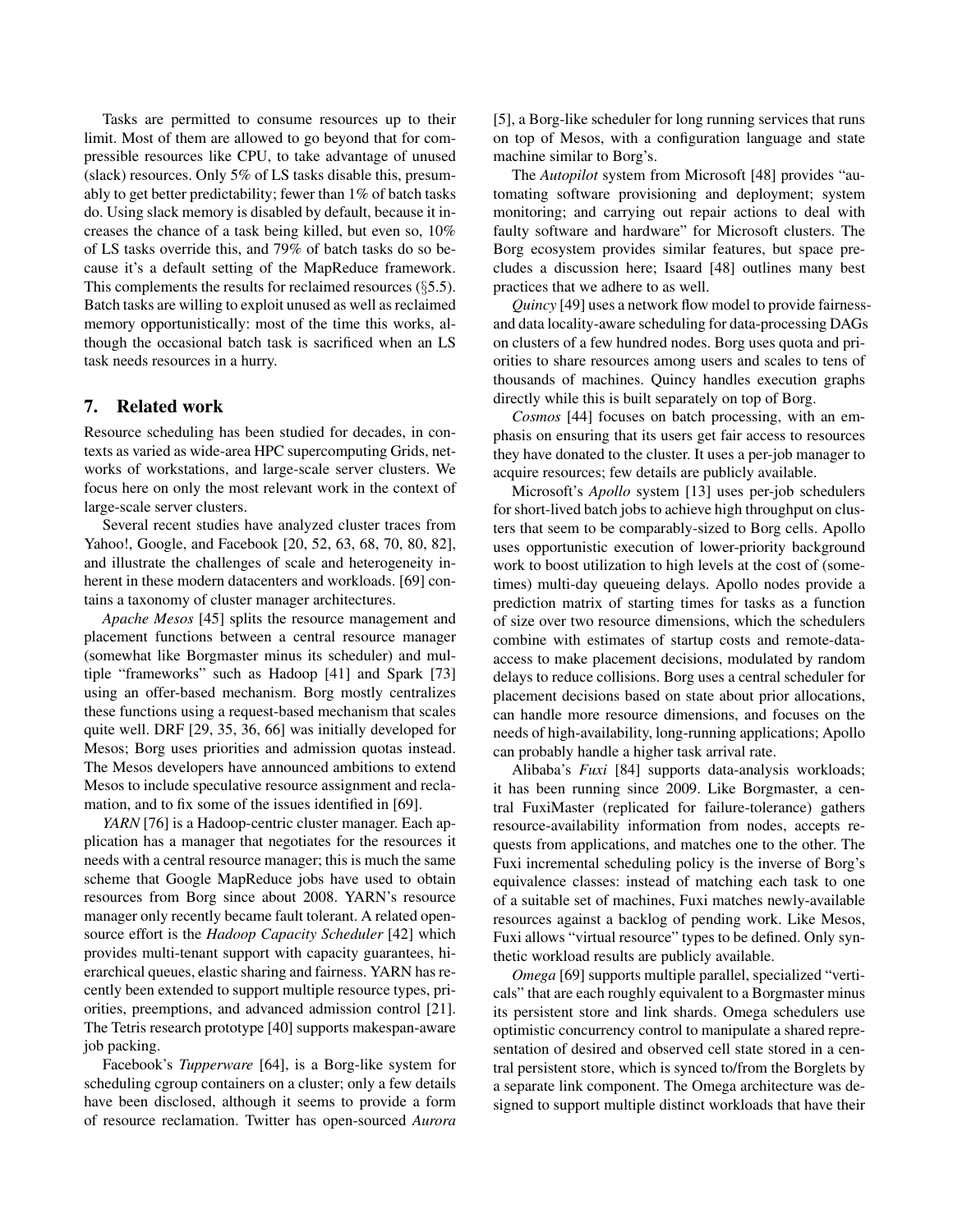own application-specific RPC interface, state machines, and scheduling policies (e.g., long-running servers, batch jobs from various frameworks, infrastructure services like cluster storage systems, virtual machines from the Google Cloud Platform). On the other hand, Borg offers a "one size fits all" RPC interface, state machine semantics, and scheduler policy, which have grown in size and complexity over time as a result of needing to support many disparate workloads, and scalability has not yet been a problem (§3.4).

Google's open-source *Kubernetes* system [53] places applications in Docker containers [28] onto multiple host nodes. It runs both on bare metal (like Borg) and on various cloud hosting providers, such as Google Compute Engine. It is under active development by many of the same engineers who built Borg. Google offers a hosted version called Google Container Engine [39]. We discuss how lessons from Borg are being applied to Kubernetes in the next section.

The high-performance computing community has a long tradition of work in this area (e.g., Maui, Moab, Platform LSF  $[2, 47, 50]$ ; however the requirements of scale, workloads and fault tolerance are different from those of Google's cells. In general, such systems achieve high utilization by having large backlogs (queues) of pending work.

Virtualization providers such as VMware [77] and datacenter solution providers such as HP and IBM [46] provide cluster management solutions that typically scale to O(1000) machines. In addition, several research groups have prototyped systems that improve the quality of scheduling decisions in certain ways (e.g., [25, 40, 72, 74]).

And finally, as we have indicated, another important part of managing large scale clusters is automation and "operator scaleout". [43] describes how planning for failures, multitenancy, health checking, admission control, and restartability are necessary to achieve high numbers of machines per operator. Borg's design philosophy is similar and allows us to support tens of thousands of machines per operator (SRE).

## 8. Lessons and future work

In this section we recount some of the qualitative lessons we've learned from operating Borg in production for more than a decade, and describe how these observations have been leveraged in designing Kubernetes [53].

#### 8.1 Lessons learned: the bad

We begin with some features of Borg that serve as cautionary tales, and informed alternative designs in Kubernetes.

Jobs are restrictive as the only grouping mechanism for tasks. Borg has no first-class way to manage an entire multi-job service as a single entity, or to refer to related instances of a service (e.g., canary and production tracks). As a hack, users encode their service topology in the job name and build higher-level management tools to parse these names. At the other end of the spectrum, it's not possible to

refer to arbitrary subsets of a job, which leads to problems like inflexible semantics for rolling updates and job resizing.

To avoid such difficulties, Kubernetes rejects the job notion and instead organizes its scheduling units (pods) using *labels* – arbitrary key/value pairs that users can attach to any object in the system. The equivalent of a Borg job can be achieved by attaching a job:jobname label to a set of pods, but any other useful grouping can be represented too, such as the service, tier, or release-type (e.g., production, staging, test). Operations in Kubernetes identify their targets by means of a label query that selects the objects that the operation should apply to. This approach gives more flexibility than the single fixed grouping of a job.

One IP address per machine complicates things. In Borg, all tasks on a machine use the single IP address of their host, and thus share the host's port space. This causes a number of difficulties: Borg must schedule ports as a resource; tasks must pre-declare how many ports they need, and be willing to be told which ones to use when they start; the Borglet must enforce port isolation; and the naming and RPC systems must handle ports as well as IP addresses.

Thanks to the advent of Linux namespaces, VMs, IPv6, and software-defined networking, Kubernetes can take a more user-friendly approach that eliminates these complications: every pod and service gets its own IP address, allowing developers to choose ports rather than requiring their software to adapt to the ones chosen by the infrastructure, and removes the infrastructure complexity of managing ports.

Optimizing for power users at the expense of casual ones. Borg provides a large set of features aimed at "power users" so they can fine-tune the way their programs are run (the BCL specification lists about 230 parameters): the initial focus was supporting the largest resource consumers at Google, for whom efficiency gains were paramount. Unfortunately the richness of this API makes things harder for the "casual" user, and constrains its evolution. Our solution has been to build automation tools and services that run on top of Borg, and determine appropriate settings from experimentation. These benefit from the freedom to experiment afforded by failure-tolerant applications: if the automation makes a mistake it is a nuisance, not a disaster.

#### 8.2 Lessons learned: the good

On the other hand, a number of Borg's design features have been remarkably beneficial and have stood the test of time.

Allocs are useful. The Borg alloc abstraction spawned the widely-used logsaver pattern (§2.4) and another popular one in which a simple data-loader task periodically updates the data used by a web server. Allocs and packages allow such helper services to be developed by separate teams. The Kubernetes equivalent of an alloc is the *pod*, which is a resource envelope for one or more containers that are always scheduled onto the same machine and can share resources. Kubernetes uses helper containers in the same pod instead of tasks in an alloc, but the idea is the same.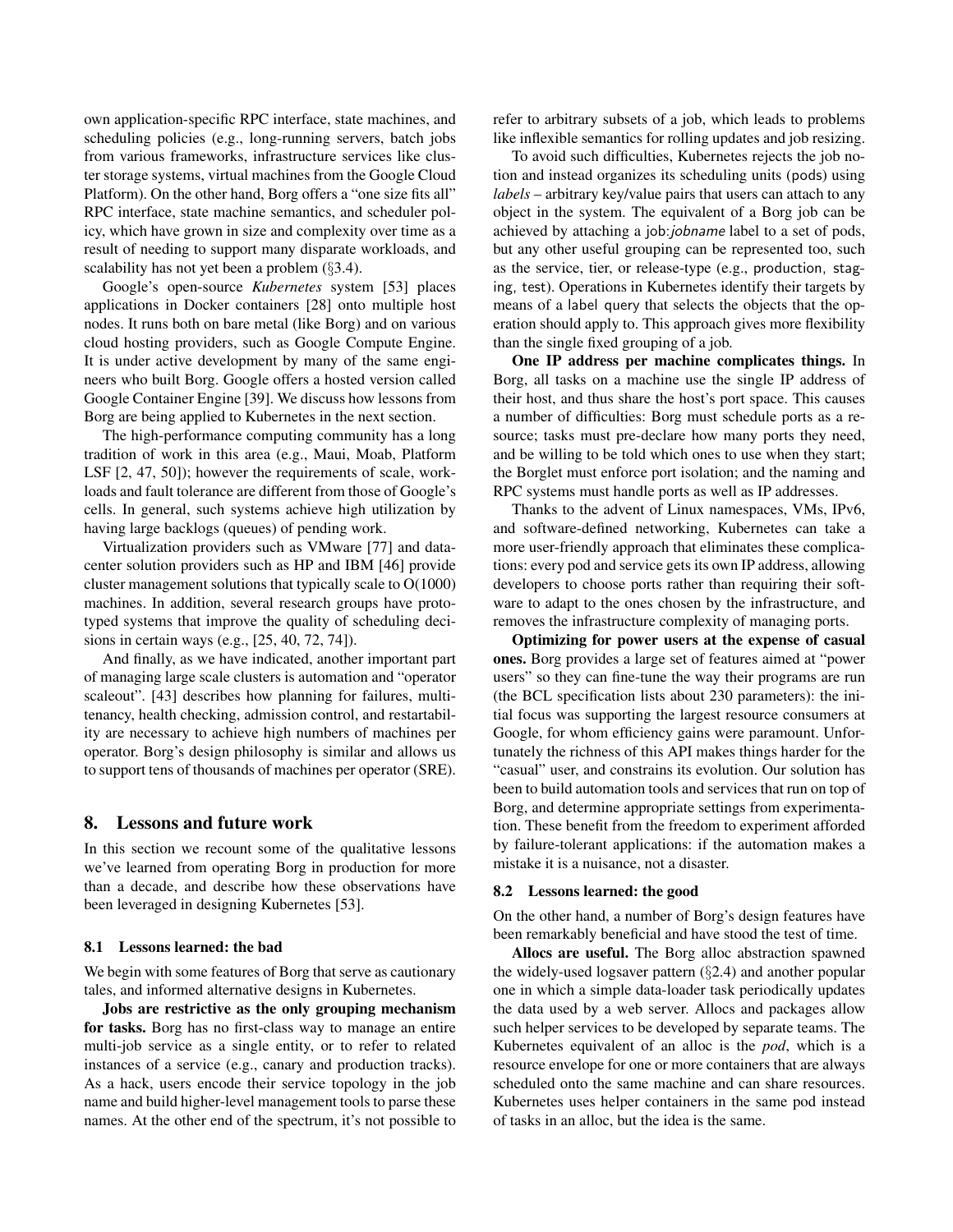Cluster management is more than task management. Although Borg's primary role is to manage the lifecycles of tasks and machines, the applications that run on Borg benefit from many other cluster services, including naming and load balancing. Kubernetes supports naming and load balancing using the *service* abstraction: a service has a name and a dynamic set of pods defined by a label selector. Any container in the cluster can connect to the service using the service name. Under the covers, Kubernetes automatically load-balances connections to the service among the pods that match the label selector, and keeps track of where the pods are running as they get rescheduled over time due to failures.

Introspection is vital. Although Borg almost always "just works," when something goes wrong, finding the root cause can be challenging. An important design decision in Borg was to surface debugging information to all users rather than hiding it: Borg has thousands of users, so "self-help" has to be the first step in debugging. Although this makes it harder for us to deprecate features and change internal policies that users come to rely on, it is still a win, and we've found no realistic alternative. To handle the enormous volume of data, we provide several levels of UI and debugging tools, so users can quickly identify anomalous events related to their jobs, and then drill down to detailed event and error logs from their applications and the infrastructure itself.

Kubernetes aims to replicate many of Borg's introspection techniques. For example, it ships with tools such as cAdvisor [15] for resource monitoring, and log aggregation based on Elasticsearch/Kibana [30] and Fluentd [32]. The master can be queried for a snapshot of its objects' state. Kubernetes has a unified mechanism that all components can use to record events (e.g., a pod being scheduled, a container failing) that are made available to clients.

The master is the kernel of a distributed system. Borgmaster was originally designed as a monolithic system, but over time, it became more of a kernel sitting at the heart of an ecosystem of services that cooperate to manage user jobs. For example, we split off the scheduler and the primary UI (Sigma) into separate processes, and added services for admission control, vertical and horizontal autoscaling, re-packing tasks, periodic job submission (cron), workflow management, and archiving system actions for off-line querying. Together, these have allowed us to scale up the workload and feature set without sacrificing performance or maintainability.

The Kubernetes architecture goes further: it has an API server at its core that is responsible only for processing requests and manipulating the underlying state objects. The cluster management logic is built as small, composable micro-services that are clients of this API server, such as the replication controller, which maintains the desired number of replicas of a pod in the face of failures, and the node controller, which manages the machine lifecycle.

## 8.3 Conclusion

Virtually all of Google's cluster workloads have switched to use Borg over the past decade. We continue to evolve it, and have applied the lessons we learned from it to Kubernetes.

## Acknowledgments

The authors of this paper performed the evaluations and wrote the paper, but the dozens of engineers who designed, implemented, and maintained Borg's components and ecosystem are the key to its success. We list here just those who participated most directly in the design, implementation, and operation of the Borgmaster and Borglets. Our apologies if we missed anybody.

The initial Borgmaster was primarily designed and implemented by Jeremy Dion and Mark Vandevoorde, with Ben Smith, Ken Ashcraft, Maricia Scott, Ming-Yee Iu, and Monika Henzinger. The initial Borglet was primarily designed and implemented by Paul Menage.

Subsequent contributors include Abhishek Rai, Abhishek Verma, Andy Zheng, Ashwin Kumar, Beng-Hong Lim, Bin Zhang, Bolu Szewczyk, Brian Budge, Brian Grant, Brian Wickman, Chengdu Huang, Cynthia Wong, Daniel Smith, Dave Bort, David Oppenheimer, David Wall, Dawn Chen, Eric Haugen, Eric Tune, Ethan Solomita, Gaurav Dhiman, Geeta Chaudhry, Greg Roelofs, Grzegorz Czajkowski, James Eady, Jarek Kusmierek, Jaroslaw Przybylowicz, Jason Hickey, Javier Kohen, Jeremy Lau, Jerzy Szczepkowski, John Wilkes, Jonathan Wilson, Joso Eterovic, Jutta Degener, Kai Backman, Kamil Yurtsever, Kenji Kaneda, Kevan Miller, Kurt Steinkraus, Leo Landa, Liza Fireman, Madhukar Korupolu, Mark Logan, Markus Gutschke, Matt Sparks, Maya Haridasan, Michael Abd-El-Malek, Michael Kenniston, Mukesh Kumar, Nate Calvin, Onufry Wojtaszczyk, Patrick Johnson, Pedro Valenzuela, Piotr Witusowski, Praveen Kallakuri, Rafal Sokolowski, Richard Gooch, Rishi Gosalia, Rob Radez, Robert Hagmann, Robert Jardine, Robert Kennedy, Rohit Jnagal, Roy Bryant, Rune Dahl, Scott Garriss, Scott Johnson, Sean Howarth, Sheena Madan, Smeeta Jalan, Stan Chesnutt, Temo Arobelidze, Tim Hockin, Todd Wang, Tomasz Blaszczyk, Tomasz Wozniak, Tomek Zielonka, Victor Marmol, Vish Kannan, Vrigo Gokhale, Walfredo Cirne, Walt Drummond, Weiran Liu, Xiaopan Zhang, Xiao Zhang, Ye Zhao, and Zohaib Maya.

The Borg SRE team has also been crucial, and has included Adam Rogoyski, Alex Milivojevic, Anil Das, Cody Smith, Cooper Bethea, Folke Behrens, Matt Liggett, James Sanford, John Millikin, Matt Brown, Miki Habryn, Peter Dahl, Robert van Gent, Seppi Wilhelmi, Seth Hettich, Torsten Marek, and Viraj Alankar. The Borg configuration language (BCL) and borgcfg tool were originally developed by Marcel van Lohuizen and Robert Griesemer.

We thank our reviewers (especially Eric Brewer, Malte Schwarzkopf and Tom Rodeheffer), and our shepherd, Christos Kozyrakis, for their feedback on this paper.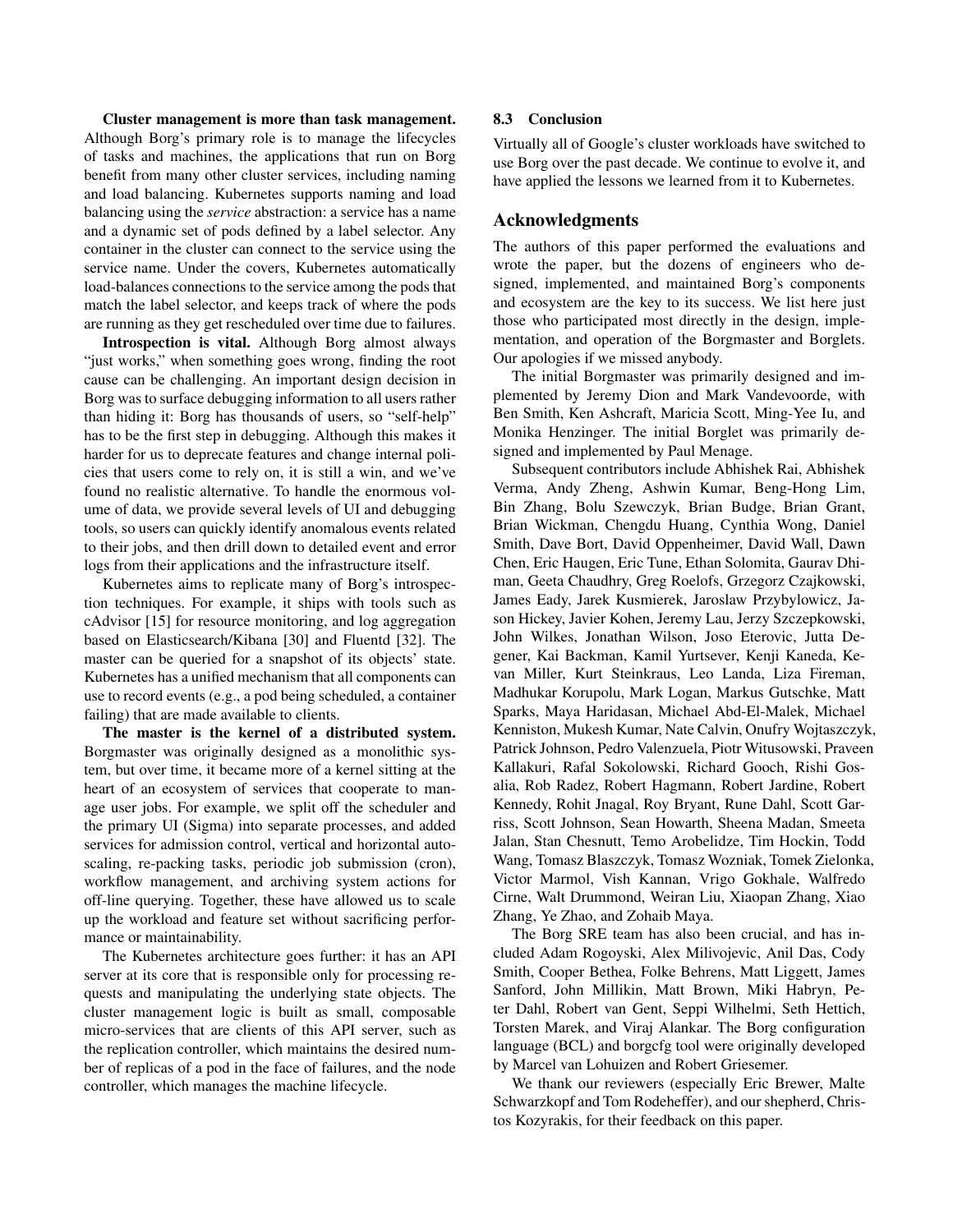# References

- [1] O. A. Abdul-Rahman and K. Aida. Towards understanding the usage behavior of Google cloud users: the mice and elephants phenomenon. In *Proc. IEEE Int'l Conf. on Cloud Computing Technology and Science (CloudCom)*, pages 272–277, Singapore, Dec. 2014.
- [2] Adaptive Computing Enterprises Inc., Provo, UT. *Maui Scheduler Administrator's Guide*, 3.2 edition, 2011.
- [3] T. Akidau, A. Balikov, K. Bekiroğlu, S. Chernyak, J. Haberman, R. Lax, S. McVeety, D. Mills, P. Nordstrom, and S. Whittle. MillWheel: fault-tolerant stream processing at internet scale. In *Proc. Int'l Conf. on Very Large Data Bases (VLDB)*, pages 734–746, Riva del Garda, Italy, Aug. 2013.
- [4] Y. Amir, B. Awerbuch, A. Barak, R. S. Borgstrom, and A. Keren. An opportunity cost approach for job assignment in a scalable computing cluster. *IEEE Trans. Parallel Distrib. Syst.*, 11(7):760–768, July 2000.
- [5] Apache Aurora. http://aurora.incubator.apache.org/, 2014.
- [6] Aurora Configuration Tutorial. https://aurora.incubator.apache.org/ documentation/latest/configuration-tutorial/, 2014.
- [7] AWS. Amazon Web Services VM Instances. http://aws.amazon.com/ec2/instance-types/, 2014.
- [8] J. Baker, C. Bond, J. Corbett, J. Furman, A. Khorlin, J. Larson, J.-M. Leon, Y. Li, A. Lloyd, and V. Yushprakh. Megastore: Providing scalable, highly available storage for interactive services. In *Proc. Conference on Innovative Data Systems Research (CIDR)*, pages 223–234, Asilomar, CA, USA, Jan. 2011.
- [9] M. Baker and J. Ousterhout. Availability in the Sprite distributed file system. *Operating Systems Review*, 25(2):95–98, Apr. 1991.
- [10] L. A. Barroso, J. Clidaras, and U. Hölzle. The datacenter as *a computer: an introduction to the design of warehouse-scale machines*. Morgan Claypool Publishers, 2nd edition, 2013.
- [11] L. A. Barroso, J. Dean, and U. Holzle. Web search for a planet: the Google cluster architecture. In *IEEE Micro*, pages 22–28, 2003.
- [12] I. Bokharouss. GCL Viewer: a study in improving the understanding of GCL programs. Technical report, Eindhoven Univ. of Technology, 2008. MS thesis.
- [13] E. Boutin, J. Ekanayake, W. Lin, B. Shi, J. Zhou, Z. Qian, M. Wu, and L. Zhou. Apollo: scalable and coordinated scheduling for cloud-scale computing. In *Proc. USENIX Symp. on Operating Systems Design and Implementation (OSDI)*, Oct. 2014.
- [14] M. Burrows. The Chubby lock service for loosely-coupled distributed systems. In *Proc. USENIX Symp. on Operating Systems Design and Implementation (OSDI)*, pages 335–350, Seattle, WA, USA, 2006.
- [15] cAdvisor. https://github.com/google/cadvisor, 2014.
- [16] CFS per-entity load patches. http://lwn.net/Articles/531853, 2013.
- [17] cgroups. http://en.wikipedia.org/wiki/Cgroups, 2014.
- [18] C. Chambers, A. Raniwala, F. Perry, S. Adams, R. R. Henry, R. Bradshaw, and N. Weizenbaum. FlumeJava: easy, efficient data-parallel pipelines. In *Proc. ACM SIGPLAN Conf. on Programming Language Design and Implementation (PLDI)*, pages 363–375, Toronto, Ontario, Canada, 2010.
- [19] F. Chang, J. Dean, S. Ghemawat, W. C. Hsieh, D. A. Wallach, M. Burrows, T. Chandra, A. Fikes, and R. E. Gruber. Bigtable: a distributed storage system for structured data. *ACM Trans. on Computer Systems*, 26(2):4:1–4:26, June 2008.
- [20] Y. Chen, S. Alspaugh, and R. H. Katz. Design insights for MapReduce from diverse production workloads. Technical Report UCB/EECS–2012–17, UC Berkeley, Jan. 2012.
- [21] C. Curino, D. E. Difallah, C. Douglas, S. Krishnan, R. Ramakrishnan, and S. Rao. Reservation-based scheduling: if you're late don't blame us! In *Proc. ACM Symp. on Cloud Computing (SoCC)*, pages 2:1–2:14, Seattle, WA, USA, 2014.
- [22] J. Dean and L. A. Barroso. The tail at scale. *Communications of the ACM*, 56(2):74–80, Feb. 2012.
- [23] J. Dean and S. Ghemawat. MapReduce: simplified data processing on large clusters. *Communications of the ACM*, 51(1):107–113, 2008.
- [24] C. Delimitrou and C. Kozyrakis. Paragon: QoS-aware scheduling for heterogeneous datacenters. In *Proc. Int'l Conf. on Architectural Support for Programming Languages and Operating Systems (ASPLOS)*, Mar. 201.
- [25] C. Delimitrou and C. Kozyrakis. Quasar: resource-efficient and QoS-aware cluster management. In *Proc. Int'l Conf. on Architectural Support for Programming Languages and Operating Systems (ASPLOS)*, pages 127–144, Salt Lake City, UT, USA, 2014.
- [26] S. Di, D. Kondo, and W. Cirne. Characterization and comparison of cloud versus Grid workloads. In *International Conference on Cluster Computing (IEEE CLUSTER)*, pages 230–238, Beijing, China, Sept. 2012.
- [27] S. Di, D. Kondo, and C. Franck. Characterizing cloud applications on a Google data center. In *Proc. Int'l Conf. on Parallel Processing (ICPP)*, Lyon, France, Oct. 2013.
- [28] Docker Project. https://www.docker.io/, 2014.
- [29] D. Dolev, D. G. Feitelson, J. Y. Halpern, R. Kupferman, and N. Linial. No justified complaints: on fair sharing of multiple resources. In *Proc. Innovations in Theoretical Computer Science (ITCS)*, pages 68–75, Cambridge, MA, USA, 2012.
- [30] ElasticSearch. http://www.elasticsearch.org, 2014.
- [31] D. G. Feitelson. *Workload Modeling for Computer Systems Performance Evaluation*. Cambridge University Press, 2014.
- [32] Fluentd. http://www.fluentd.org/, 2014.
- [33] GCE. Google Compute Engine. http: //cloud.google.com/products/compute-engine/, 2014.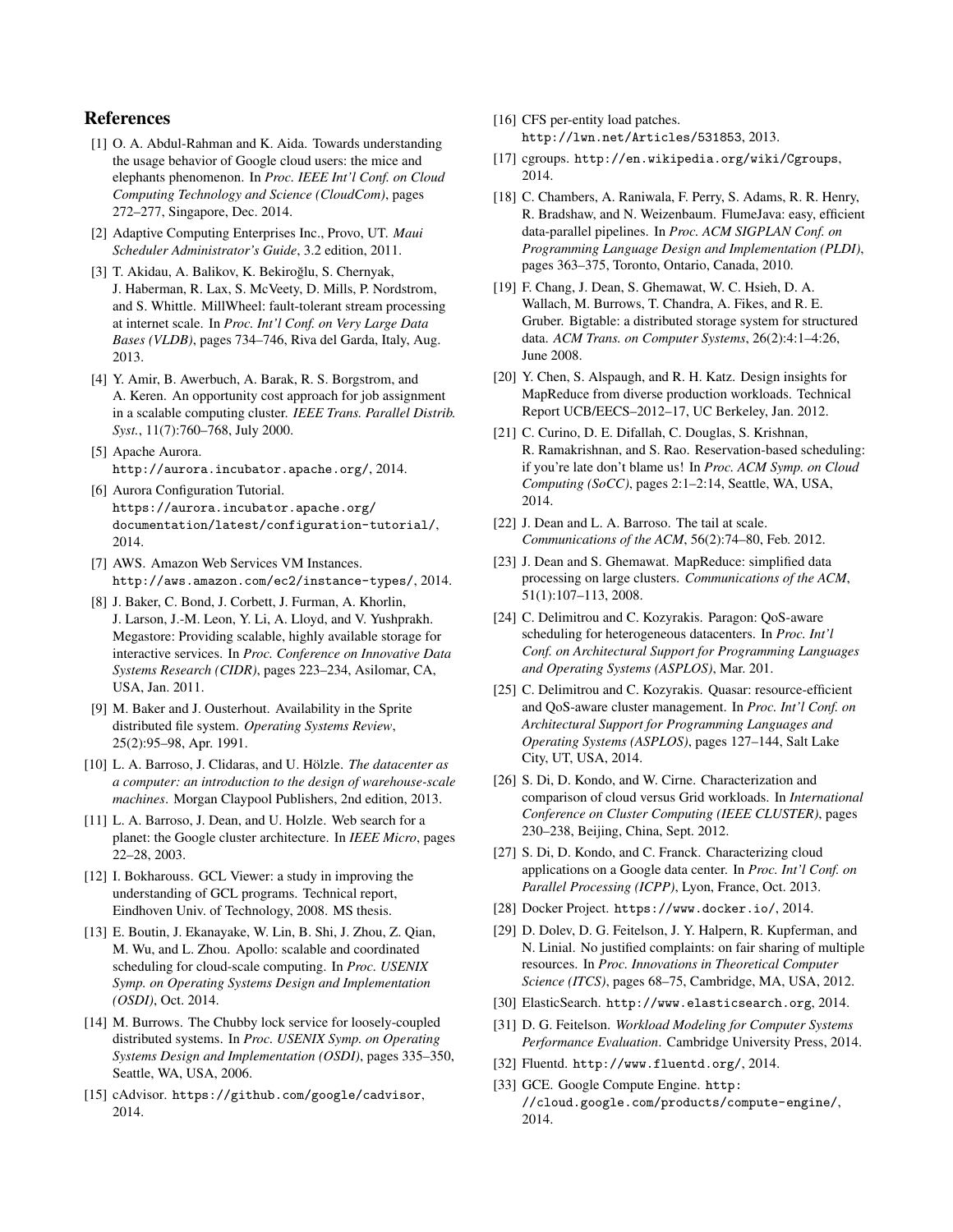- [34] S. Ghemawat, H. Gobioff, and S.-T. Leung. The Google File System. In *Proc. ACM Symp. on Operating Systems Principles (SOSP)*, pages 29–43, Bolton Landing, NY, USA, 2003. ACM.
- [35] A. Ghodsi, M. Zaharia, B. Hindman, A. Konwinski, S. Shenker, and I. Stoica. Dominant Resource Fairness: fair allocation of multiple resource types. In *Proc. USENIX Symp. on Networked Systems Design and Implementation (NSDI)*, pages 323–326, 2011.
- [36] A. Ghodsi, M. Zaharia, S. Shenker, and I. Stoica. Choosy: max-min fair sharing for datacenter jobs with constraints. In *Proc. European Conf. on Computer Systems (EuroSys)*, pages 365–378, Prague, Czech Republic, 2013.
- [37] D. Gmach, J. Rolia, and L. Cherkasova. Selling T-shirts and time shares in the cloud. In *Proc. IEEE/ACM Int'l Symp. on Cluster, Cloud and Grid Computing (CCGrid)*, pages 539–546, Ottawa, Canada, 2012.
- [38] Google App Engine. http://cloud.google.com/AppEngine, 2014.
- [39] Google Container Engine (GKE). https://cloud.google.com/container-engine/, 2015.
- [40] R. Grandl, G. Ananthanarayanan, S. Kandula, S. Rao, and A. Akella. Multi-resource packing for cluster schedulers. In *Proc. ACM SIGCOMM*, Aug. 2014.
- [41] Apache Hadoop Project. http://hadoop.apache.org/, 2009.
- [42] Hadoop MapReduce Next Generation Capacity Scheduler. http: //hadoop.apache.org/docs/r2.2.0/hadoop-yarn/ hadoop-yarn-site/CapacityScheduler.html, 2013.
- [43] J. Hamilton. On designing and deploying internet-scale services. In *Proc. Large Installation System Administration Conf. (LISA)*, pages 231–242, Dallas, TX, USA, Nov. 2007.
- [44] P. Helland. Cosmos: big data and big challenges. http://research.microsoft.com/en-us/events/ fs2011/helland\\_cosmos\\_big\\_data\\_and\\_big\ \_challenges.pdf, 2011.
- [45] B. Hindman, A. Konwinski, M. Zaharia, A. Ghodsi, A. Joseph, R. Katz, S. Shenker, and I. Stoica. Mesos: a platform for fine-grained resource sharing in the data center. In *Proc. USENIX Symp. on Networked Systems Design and Implementation (NSDI)*, 2011.
- [46] IBM Platform Computing. http://www-03.ibm.com/ systems/technicalcomputing/platformcomputing/ products/clustermanager/index.html.
- [47] S. Iqbal, R. Gupta, and Y.-C. Fang. Planning considerations for job scheduling in HPC clusters. *Dell Power Solutions*, Feb. 2005.
- [48] M. Isaard. Autopilot: Automatic data center management. *ACM SIGOPS Operating Systems Review*, 41(2), 2007.
- [49] M. Isard, V. Prabhakaran, J. Currey, U. Wieder, K. Talwar, and A. Goldberg. Quincy: fair scheduling for distributed computing clusters. In *Proc. ACM Symp. on Operating Systems Principles (SOSP)*, 2009.
- [50] D. B. Jackson, Q. Snell, and M. J. Clement. Core algorithms of the Maui scheduler. In *Proc. Int'l Workshop on Job Scheduling Strategies for Parallel Processing*, pages 87–102. Springer-Verlag, 2001.
- [51] M. Kambadur, T. Moseley, R. Hank, and M. A. Kim. Measuring interference between live datacenter applications. In *Proc. Int'l Conf. for High Performance Computing, Networking, Storage and Analysis (SC)*, Salt Lake City, UT, Nov. 2012.
- [52] S. Kavulya, J. Tan, R. Gandhi, and P. Narasimhan. An analysis of traces from a production MapReduce cluster. In *Proc. IEEE/ACM Int'l Symp. on Cluster, Cloud and Grid Computing (CCGrid)*, pages 94–103, 2010.
- [53] Kubernetes. http://kubernetes.io, Aug. 2014.
- [54] Kernel Based Virtual Machine. http://www.linux-kvm.org.
- [55] L. Lamport. The part-time parliament. *ACM Trans. on Computer Systems*, 16(2):133–169, May 1998.
- [56] J. Leverich and C. Kozyrakis. Reconciling high server utilization and sub-millisecond quality-of-service. In *Proc. European Conf. on Computer Systems (EuroSys)*, page 4, 2014.
- [57] Z. Liu and S. Cho. Characterizing machines and workloads on a Google cluster. In *Proc. Int'l Workshop on Scheduling and Resource Management for Parallel and Distributed Systems (SRMPDS)*, Pittsburgh, PA, USA, Sept. 2012.
- [58] Google LMCTFY project (let me contain that for you). http://github.com/google/lmctfy, 2014.
- [59] G. Malewicz, M. H. Austern, A. J. Bik, J. C. Dehnert, I. Horn, N. Leiser, and G. Czajkowski. Pregel: a system for large-scale graph processing. In *Proc. ACM SIGMOD Conference*, pages 135–146, Indianapolis, IA, USA, 2010.
- [60] J. Mars, L. Tang, R. Hundt, K. Skadron, and M. L. Soffa. Bubble-Up: increasing utilization in modern warehouse scale computers via sensible co-locations. In *Proc. Int'l Symp. on Microarchitecture (Micro)*, Porto Alegre, Brazil, 2011.
- [61] S. Melnik, A. Gubarev, J. J. Long, G. Romer, S. Shivakumar, M. Tolton, and T. Vassilakis. Dremel: interactive analysis of web-scale datasets. In *Proc. Int'l Conf. on Very Large Data Bases (VLDB)*, pages 330–339, Singapore, Sept. 2010.
- [62] P. Menage. Linux control groups. http://www.kernel. org/doc/Documentation/cgroups/cgroups.txt, 2007–2014.
- [63] A. K. Mishra, J. L. Hellerstein, W. Cirne, and C. R. Das. Towards characterizing cloud backend workloads: insights from Google compute clusters. *ACM SIGMETRICS Performance Evaluation Review*, 37:34–41, Mar. 2010.
- [64] A. Narayanan. Tupperware: containerized deployment at Facebook. http://www.slideshare.net/dotCloud/ tupperware-containerized-deployment-at-facebook, June 2014.
- [65] K. Ousterhout, P. Wendell, M. Zaharia, and I. Stoica. Sparrow: distributed, low latency scheduling. In *Proc. ACM Symp. on Operating Systems Principles (SOSP)*, pages 69–84, Farminton, PA, USA, 2013.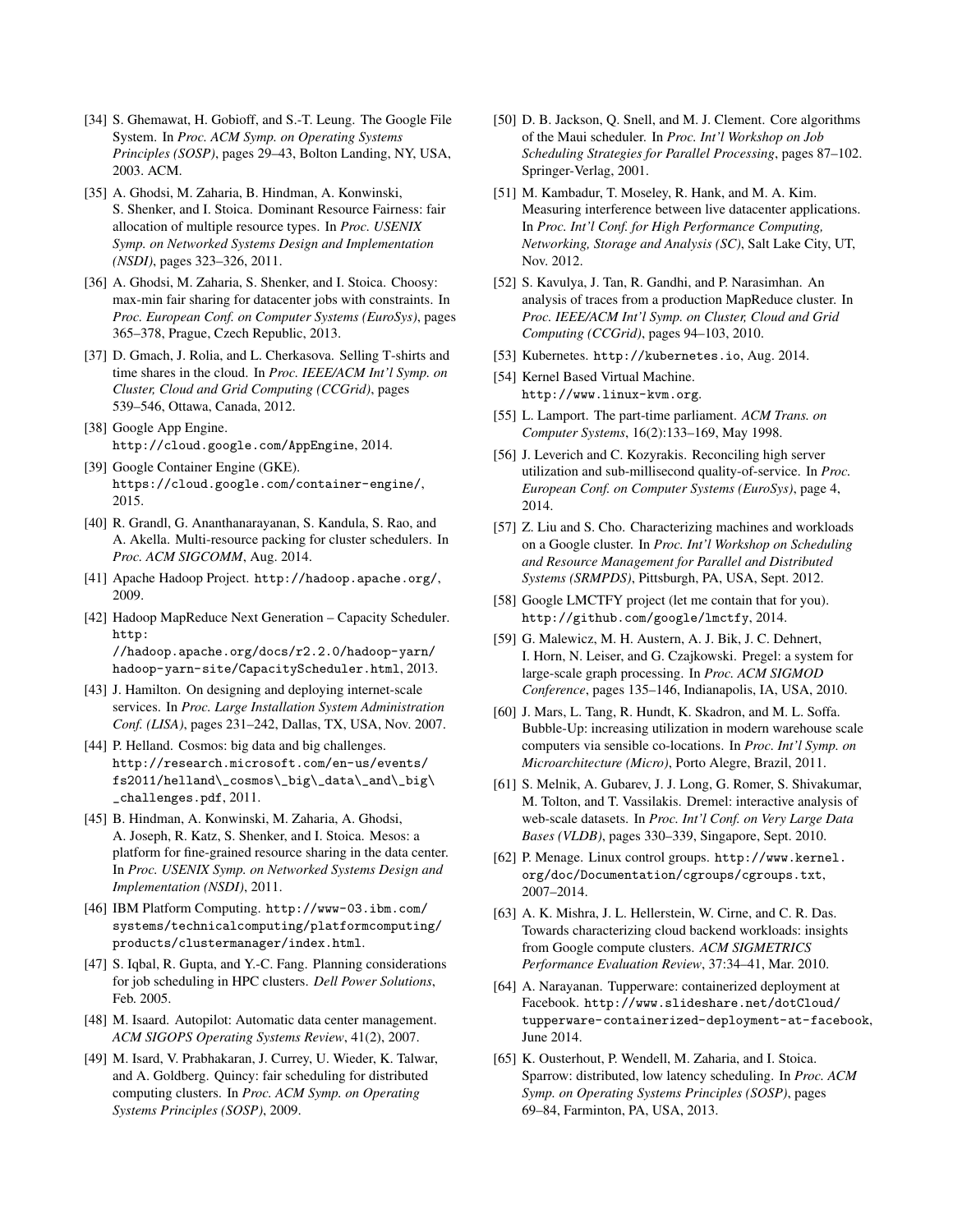- [66] D. C. Parkes, A. D. Procaccia, and N. Shah. Beyond Dominant Resource Fairness: extensions, limitations, and indivisibilities. In *Proc. Electronic Commerce*, pages 808–825, Valencia, Spain, 2012.
- [67] Protocol buffers. https: //developers.google.com/protocol-buffers/, and https://github.com/google/protobuf/., 2014.
- [68] C. Reiss, A. Tumanov, G. Ganger, R. Katz, and M. Kozuch. Heterogeneity and dynamicity of clouds at scale: Google trace analysis. In *Proc. ACM Symp. on Cloud Computing (SoCC)*, San Jose, CA, USA, Oct. 2012.
- [69] M. Schwarzkopf, A. Konwinski, M. Abd-El-Malek, and J. Wilkes. Omega: flexible, scalable schedulers for large compute clusters. In *Proc. European Conf. on Computer Systems (EuroSys)*, Prague, Czech Republic, 2013.
- [70] B. Sharma, V. Chudnovsky, J. L. Hellerstein, R. Rifaat, and C. R. Das. Modeling and synthesizing task placement constraints in Google compute clusters. In *Proc. ACM Symp. on Cloud Computing (SoCC)*, pages 3:1–3:14, Cascais, Portugal, Oct. 2011.
- [71] E. Shmueli and D. G. Feitelson. On simulation and design of parallel-systems schedulers: are we doing the right thing? *IEEE Trans. on Parallel and Distributed Systems*, 20(7):983–996, July 2009.
- [72] A. Singh, M. Korupolu, and D. Mohapatra. Server-storage virtualization: integration and load balancing in data centers. In *Proc. Int'l Conf. for High Performance Computing, Networking, Storage and Analysis (SC)*, pages 53:1–53:12, Austin, TX, USA, 2008.
- [73] Apache Spark Project. http://spark.apache.org/, 2014.
- [74] A. Tumanov, J. Cipar, M. A. Kozuch, and G. R. Ganger. Alsched: algebraic scheduling of mixed workloads in heterogeneous clouds. In *Proc. ACM Symp. on Cloud Computing (SoCC)*, San Jose, CA, USA, Oct. 2012.
- [75] P. Turner, B. Rao, and N. Rao. CPU bandwidth control for CFS. In *Proc. Linux Symposium*, pages 245–254, July 2010.
- [76] V. K. Vavilapalli, A. C. Murthy, C. Douglas, S. Agarwal, M. Konar, R. Evans, T. Graves, J. Lowe, H. Shah, S. Seth, B. Saha, C. Curino, O. O'Malley, S. Radia, B. Reed, and E. Baldeschwieler. Apache Hadoop YARN: Yet Another Resource Negotiator. In *Proc. ACM Symp. on Cloud Computing (SoCC)*, Santa Clara, CA, USA, 2013.
- [77] VMware VCloud Suite. http://www.vmware.com/products/vcloud-suite/.
- [78] A. Verma, M. Korupolu, and J. Wilkes. Evaluating job packing in warehouse-scale computing. In *IEEE Cluster*, pages 48–56, Madrid, Spain, Sept. 2014.
- [79] W. Whitt. Open and closed models for networks of queues. *AT&T Bell Labs Technical Journal*, 63(9), Nov. 1984.
- [80] J. Wilkes. More Google cluster data. http://googleresearch.blogspot.com/2011/11/ more-google-cluster-data.html, Nov. 2011.
- [81] Y. Zhai, X. Zhang, S. Eranian, L. Tang, and J. Mars. HaPPy: Hyperthread-aware power profiling dynamically. In *Proc. USENIX Annual Technical Conf. (USENIX ATC)*, pages 211–217, Philadelphia, PA, USA, June 2014. USENIX Association.
- [82] Q. Zhang, J. Hellerstein, and R. Boutaba. Characterizing task usage shapes in Google's compute clusters. In *Proc. Int'l Workshop on Large-Scale Distributed Systems and Middleware (LADIS)*, 2011.
- [83] X. Zhang, E. Tune, R. Hagmann, R. Jnagal, V. Gokhale, and J. Wilkes. CPI<sup>2</sup>: CPU performance isolation for shared compute clusters. In *Proc. European Conf. on Computer Systems (EuroSys)*, Prague, Czech Republic, 2013.
- [84] Z. Zhang, C. Li, Y. Tao, R. Yang, H. Tang, and J. Xu. Fuxi: a fault-tolerant resource management and job scheduling system at internet scale. In *Proc. Int'l Conf. on Very Large Data Bases (VLDB)*, pages 1393–1404. VLDB Endowment Inc., Sept. 2014.